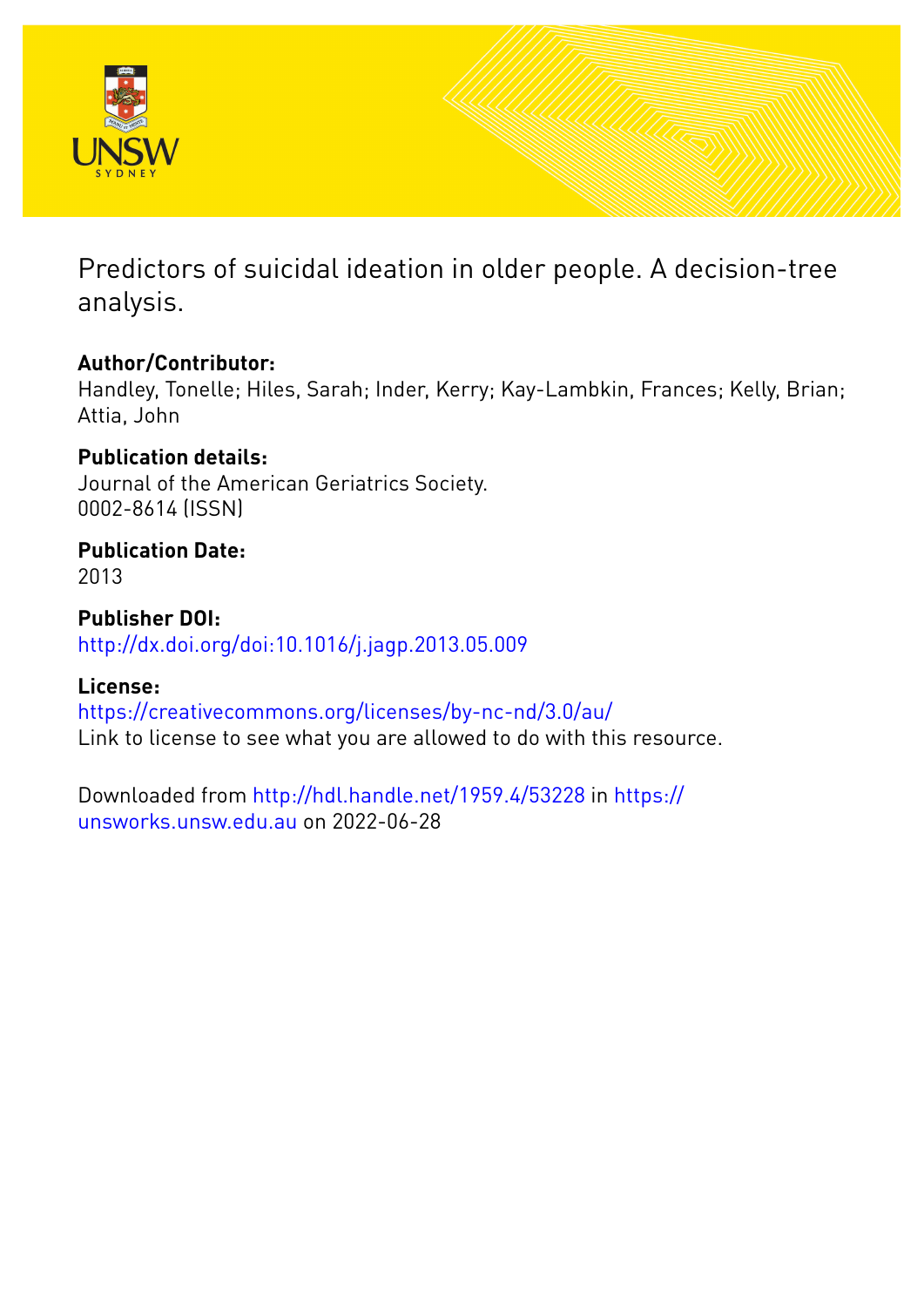# **Predictors of suicidal ideation in older people. A decision-tree analysis**

Authors: Tonelle E. Handley(GDipPsych)<sup>1</sup>, Sarah A. Hiles(BPsych(Hons))<sup>1</sup>, Kerry J. Inder(PhD)<sup>1,2</sup>, Frances J. Kay-Lambkin(PhD)<sup>1,3</sup>, Brian J. Kelly(PhD)<sup>1,2</sup>, Terry J. Lewin(BComPsych(Hons))<sup>1,2</sup>, Mark McEvoy(MMedSc(ClinEpi)<sup>4</sup>, Roseanne Peel(MPH)<sup>4</sup>, John R. Attia(PhD)<sup>2,4</sup>

- 1. Centre for Translational Neuroscience and Mental Health, University of Newcastle, Callaghan, Australia
- 2. Hunter Medical Research Institute, Locked Bag 1, Hunter Region Mail Centre, Newcastle, Australia
- 3. National Drug and Alcohol Research Centre, University of New South Wales, Sydney, Australia
- 4. Centre for Clinical Epidemiology and Biostatistics, University of Newcastle, Newcastle, Australia

Corresponding author: Tonelle Handley

Centre for Translational Neuroscience and Mental Health, University of Newcastle,

22 Turton Rd, Waratah, NSW, 2298, Australia

Phone: +61 2 49854951; Fax: +61 2 40335692

Email: tonelle.handley@newcastle.edu.au

Key words: suicidal ideation; decision tree; older; CART; social support; psychological distress; physical functioning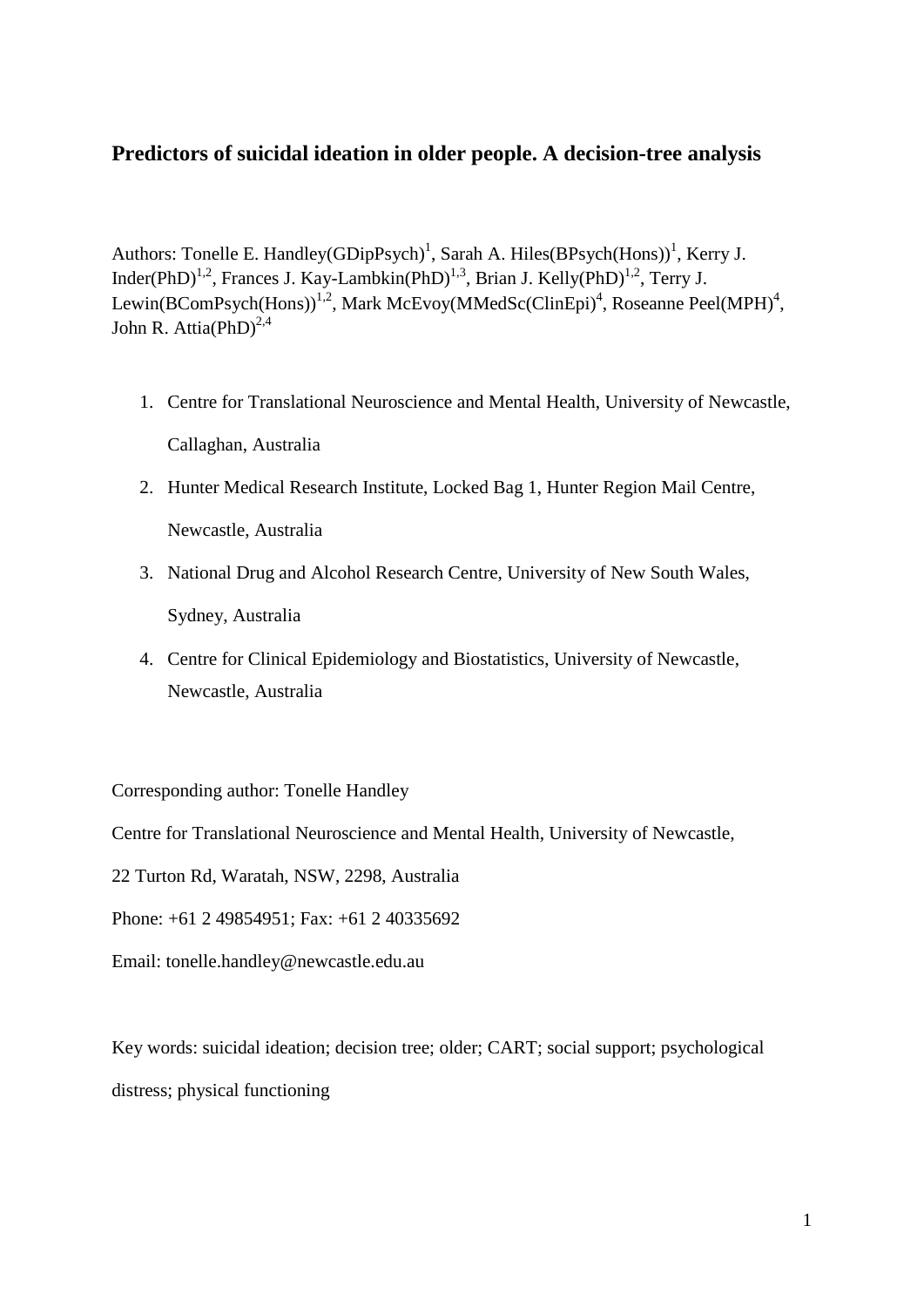## **Conflicts of Interest and Source of Funding**

We acknowledge funding from the University of Newcastle's Strategic Initiatives Fund, Gladys M Brawn Senior Research Fellowship scheme, and Vincent Fairfax Family Foundation. We also acknowledge the Hunter Medical Research Institute who provided media support during the initial recruitment of participants. The follow-up phase of this study was supported by funding from Xtrata Coal and beyondblue: the national depression initiative. Tonelle Handley is supported by a PhD scholarship from Australian Rotary Health/Rotary Club of Parramatta City, which is acknowledged with gratitude. The authors declare no competing interests.

# **Acknowledgements**

The research on which this paper is based was conducted as part of the Hunter Community Study, The University of Newcastle. We are grateful to the men and women of the Hunter region who provided the information recorded. We would also like to acknowledge the contributions of xTEND investigators Amanda Baker and Trevor Hazell.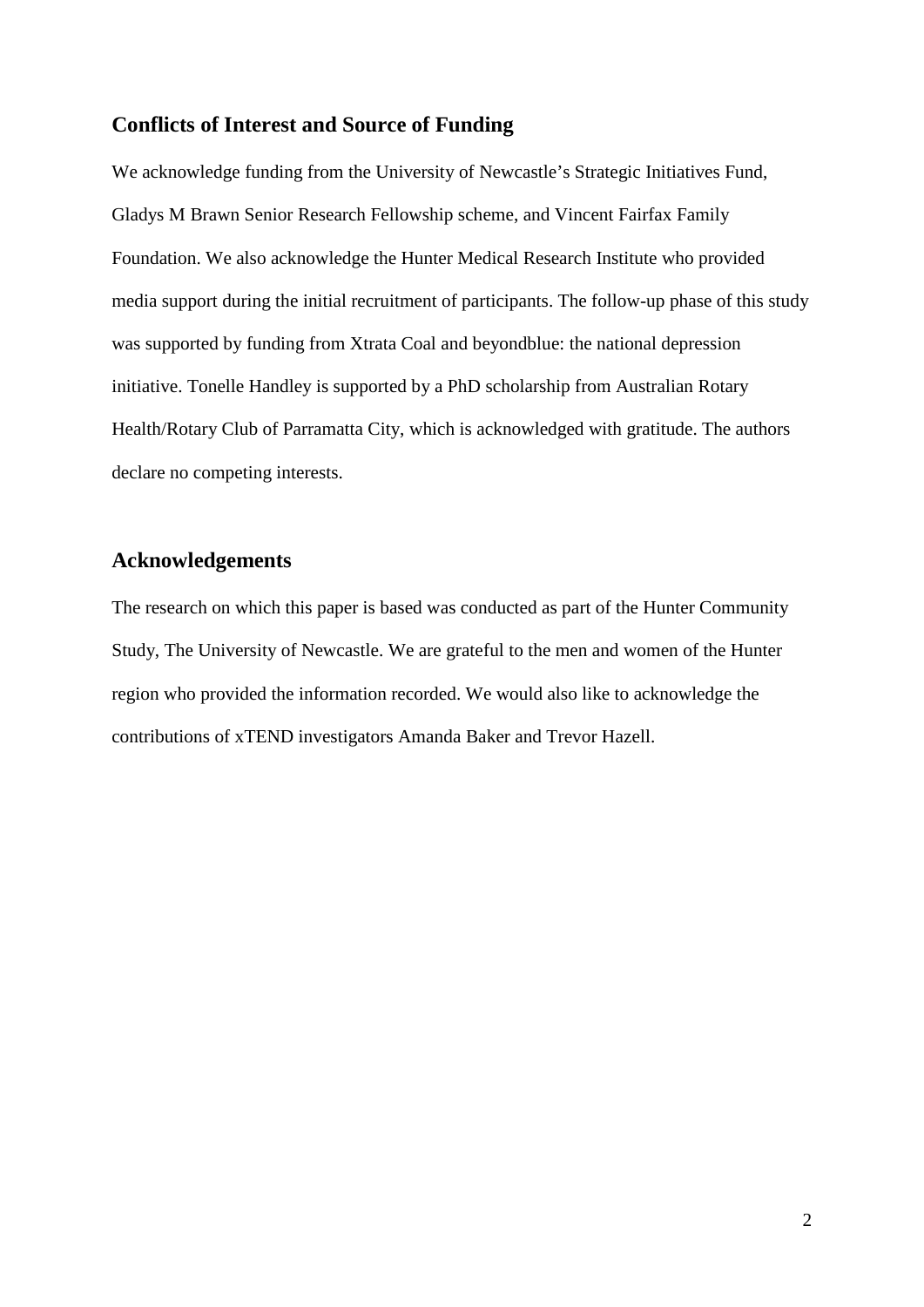#### **Abstract**

**Objectives:** Suicide among older adults is a major public health issue worldwide. While studies have identified psychological, physical and social contributors to suicidal thoughts in older adults, few have explored the specific interactions between these factors. This paper uses a novel statistical approach to explore predictors of suicidal ideation in a communitybased sample of older adults.

**Design:** Prospective cohort study.

**Participants and setting:** Participants aged 55-85 were randomly selected from the Hunter Region, a large regional centre in New South Wales, Australia.

**Measurements:** Baseline psychological, physical and social factors, including psychological distress, physical functioning, and social support, were used to predict suicidal ideation at 5 year follow-up. Classification and Regression Tree (CART) modelling determined specific risk profiles for participants depending on their individual wellbeing in each of these key areas.

**Results:** Psychological distress was the strongest predictor, with 25% of people with high distress reporting suicidal ideation. Within high psychological distress, lower physical functioning significantly increased the likelihood of suicidal ideation, with high distress and low functioning being associated with ideation in 50% of cases. A substantial sub-group reported suicidal ideation in the absence of psychological distress; dissatisfaction with social support was the most important predictor among this group. The performance of the model was high (area under the curve 0.81).

**Conclusions:** Decision tree modelling enabled individualised "risk" profiles for suicidal ideation to be determined. While psychological factors are important for predicting suicidal ideation, both physical and social factors significantly improved the predictive ability of the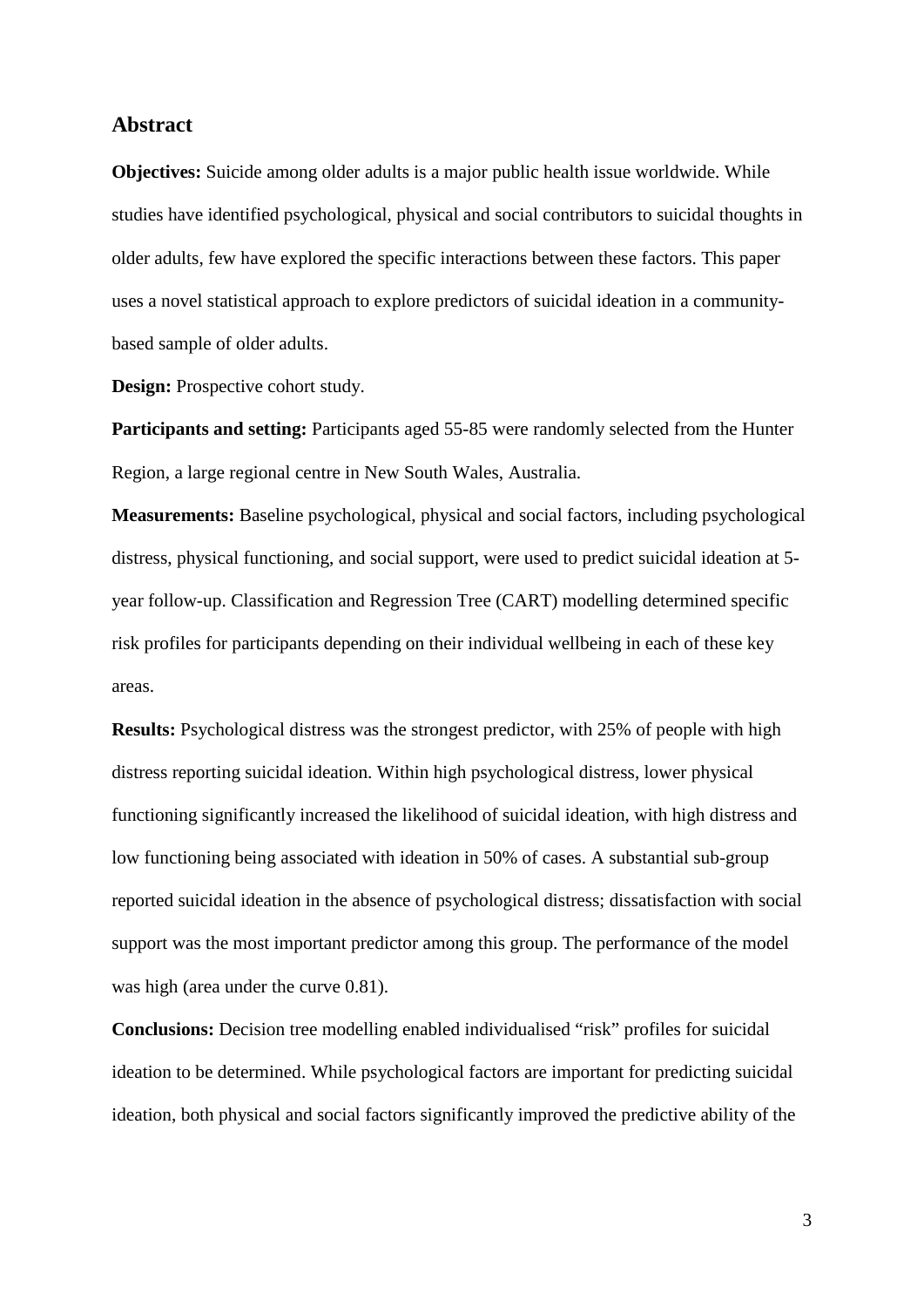model. Assessing these factors may enhance identification of older people at risk of suicidal ideation.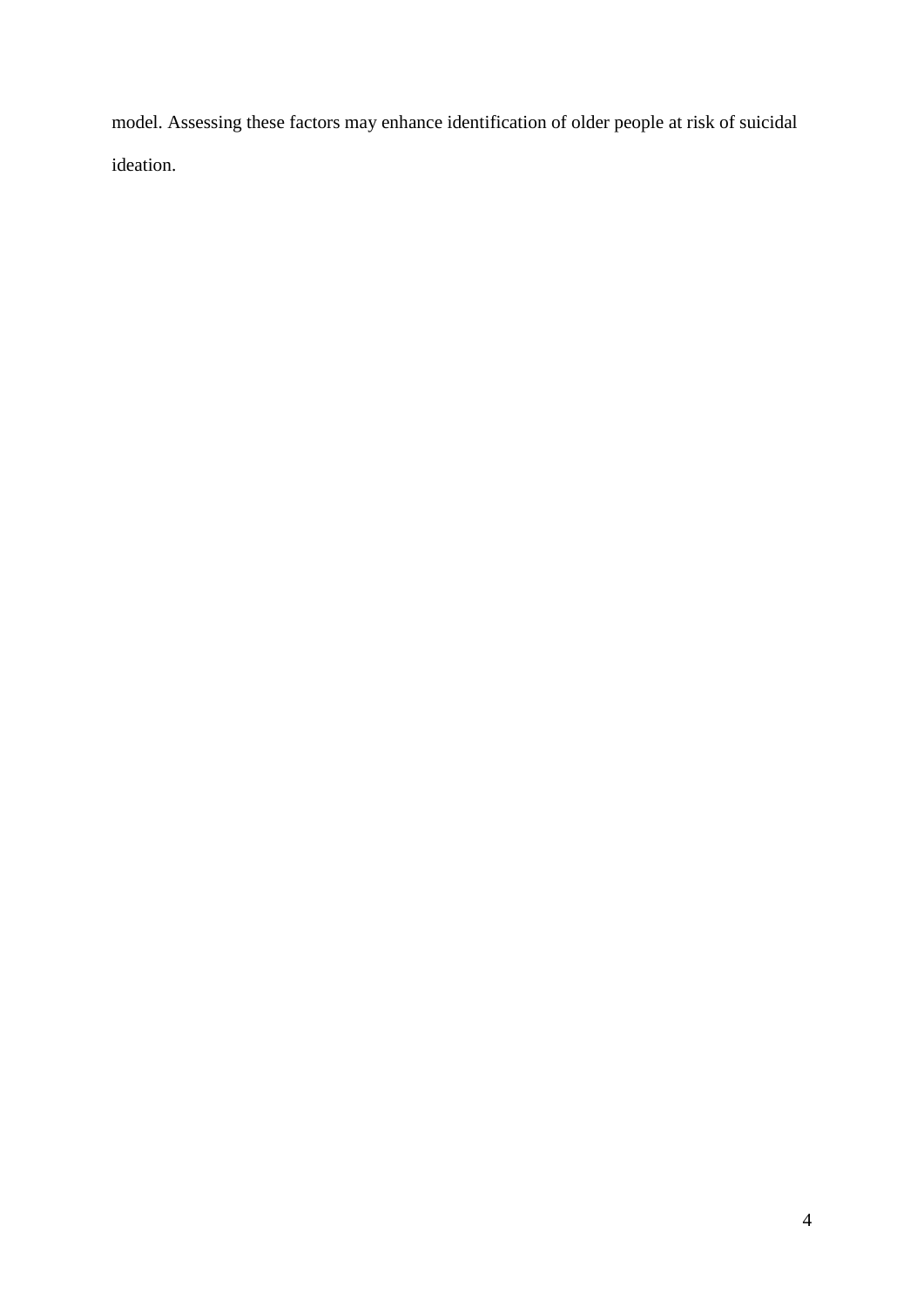### **Introduction**

Suicide among older adults is a major public health issue worldwide, with a higher rate of completed suicides observed among the elderly than in any other age group<sup>1</sup>. There has been no decrease in this rate in recent years<sup>2</sup>, and with the proportion of the world's population aged 65 years and over projected to triple by the year  $2050^3$ , the social, emotional and economic costs of this phenomenon are expected to increase significantly in the future.

Older age is inevitably a time of loss and change; declines in physical health and functioning are among the most prominent occurrences, however, decreased opportunity and ability for social interactions is also notable<sup>4</sup>. Although evidence suggests that mental health improves with age<sup>5,6</sup>, psychological conditions are often undiagnosed in older people<sup>7</sup> and may lead to considerable negative outcomes when they do occur.

The majority of existing research on suicidality in older samples utilises clinical rather than epidemiological samples<sup>8</sup>, potentially limiting its applicability to the general population. Existing community-based research shows physical, social and psychological factors to be among the most important contributors to suicide vulnerability among older adults<sup>9</sup>. Although psychological factors have perhaps the strongest effect<sup>10</sup>, social factors, including low perceived social support<sup>11</sup>, limited social networks<sup>12</sup>, and financial strain<sup>13</sup> increase the risk of suicidal behaviour even after controlling for the effects of mental illness. Existing research also indicates a significant role of physical illness, with both physical diagnoses and the associated symptoms and functional limitations contributing to suicidal thoughts and behaviours<sup>14,15</sup>. Despite the strong evidence suggesting a contribution of psychological, physical, and social factors to suicidality among older people, the independent roles of these variables, and their interactions, are not yet fully understood $^{16}$ .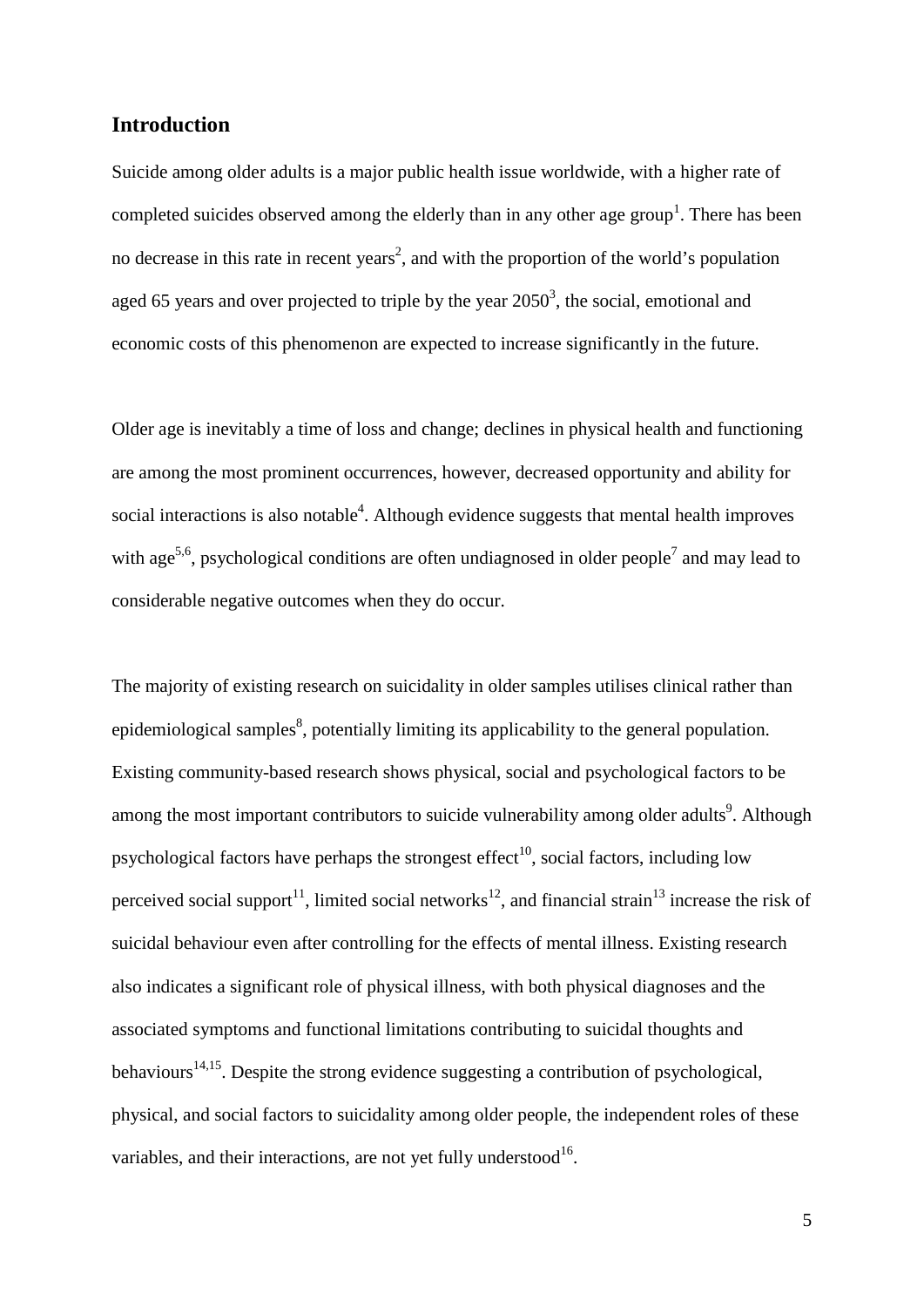Suicidal ideation is among the biggest predictors of suicidal behaviours, significantly increasing the likelihood of eventual death by suicide $17,18$ . While the prevalence of suicidal ideation among older adults is similar to the general population<sup>19</sup>, it is more likely to result in a suicide death in older age groups<sup>20</sup>. Psychological autopsy studies show that emergency interventions for suicidal crises are less effective among older populations<sup>20</sup>, suggesting that optimal suicide prevention may be best achieved by focusing on lower-end suicidality (e.g. suicidal ideation) with a view to prevent suicidal plans and behaviours.

The majority of older people receive mental health care in primary care settings $\delta$  and typically seek consultations for general medical issues, rather than mental health concerns<sup>21</sup>, even in the months prior to a suicide death<sup>22</sup>. Attempts to develop early interventions may therefore be best directed towards increasing general medical practitioners' ability to identify older people who may be at higher risk for suicidal thoughts in the future, regardless of their current psychological state or history of suicidality.

Declines in physical and social functioning occur in the majority of older adults, yet only a small proportion display suicide vulnerability. Therefore, exploring these factors as independent predictors of suicidality through traditional analytical techniques such as linear or logistic regression may have limitations. Rather, it is more likely that a culmination or interaction of factors contributes to suicide risk in older adults, and specific risk factors may vary depending on an individual's circumstances. Establishing the situations in which physical, social and psychological factors contribute to suicide vulnerability is clinically useful. A decision tree approach allows for the exploration of how factors interact, and can be used to create profiles to predict an individual's level of risk for a given outcome. This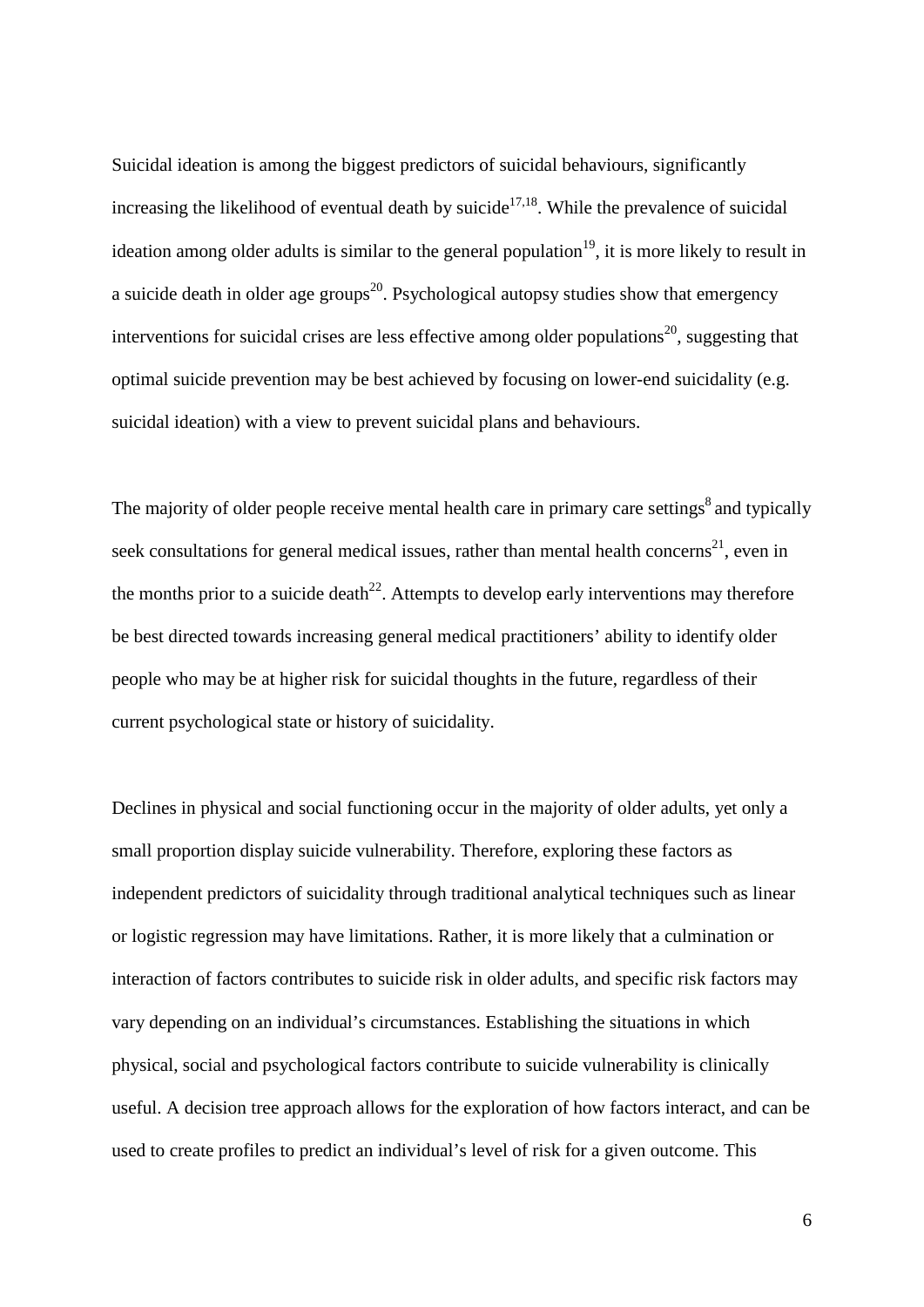approach is frequently used in various areas of physical health, allowing non-specialists to identify an individual's risk for a range of diagnoses including cardiac arrest<sup>23</sup>, cancer<sup>24</sup> and dengue fever<sup>25</sup>. In recent years, this technique has also been used as a tool for exploring psychological outcomes, including suicidal ideation<sup>26</sup> and attempts<sup>27</sup>, in both community and clinical samples, with some evidence that this approach results in better predictive abilities than logistic regression<sup>26,28</sup>.

The aim of the present analysis is to determine long-term risk profiles for suicidal ideation among a community sample of older adults using a decision tree approach, with a focus on the role of physical, social and psychological risk factors. It will explore both main effects and interaction between these factors, in order to establish the specific role of these constructs and to better guide early intervention efforts. While our approach is primarily exploratory, we hypothesise that significant interactions will be observed between physical, social and psychological risk factors. Hence, we predict that investigating interactions between these factors, alongside main effects, will result in a clearer understanding of the pathways that lead to suicidal ideation, enhancing the clinical utility of findings and the identification of people in need of intervention.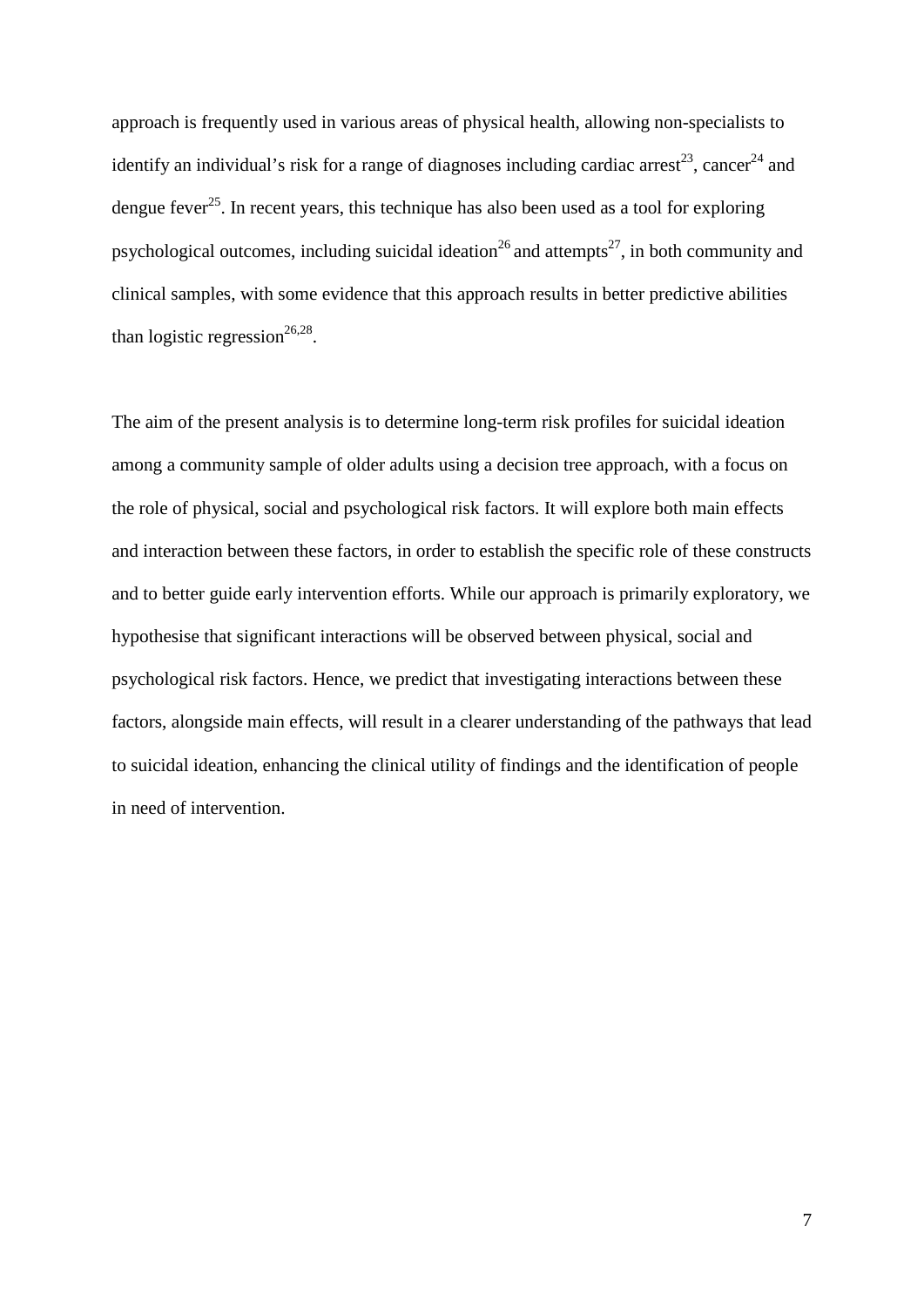## **Methods**

#### Participants

Participants were recruited as part of the Hunter Community Study (HCS), an observational study of healthy aging in the Hunter Region of New South Wales (NSW), Australia. Baseline recruitment occurred between 2004 and 2007, with participants selected randomly from the NSW state electoral roll. Data were collected via self-report postal surveys, which were mailed to participants' homes. The full survey methodology, including all measures used, has been published elsewhere<sup>29</sup>. A follow-up phase of all baseline respondents in the Hunter Community Study occurred between 2010 and 2011. Participants gave written informed consent to participate in a longitudinal study.

#### Measures

The present analysis utilises the following measures, collected in the baseline phase of the study:

*Demographics:* Single-item measures evaluated participants' current age, gender, marital status, employment status, and household income. Participants also reported whether they receive the age pension, a means tested government-provided income for Australians aged 65+ (these payments currently equate to \$733.70 per single or \$1,160.20 per couple each fortnight) $30$ .

*Short-Form Health Survey*<sup>31</sup>: The "physical functioning" subscale was included in the present analysis to investigate the extent to which individuals' ability to perform regular daily activities is affected by physical health conditions (such as bathing, climbing stairs or carrying groceries). Survey responses are re-coded according to standardised procedures<sup>32</sup>,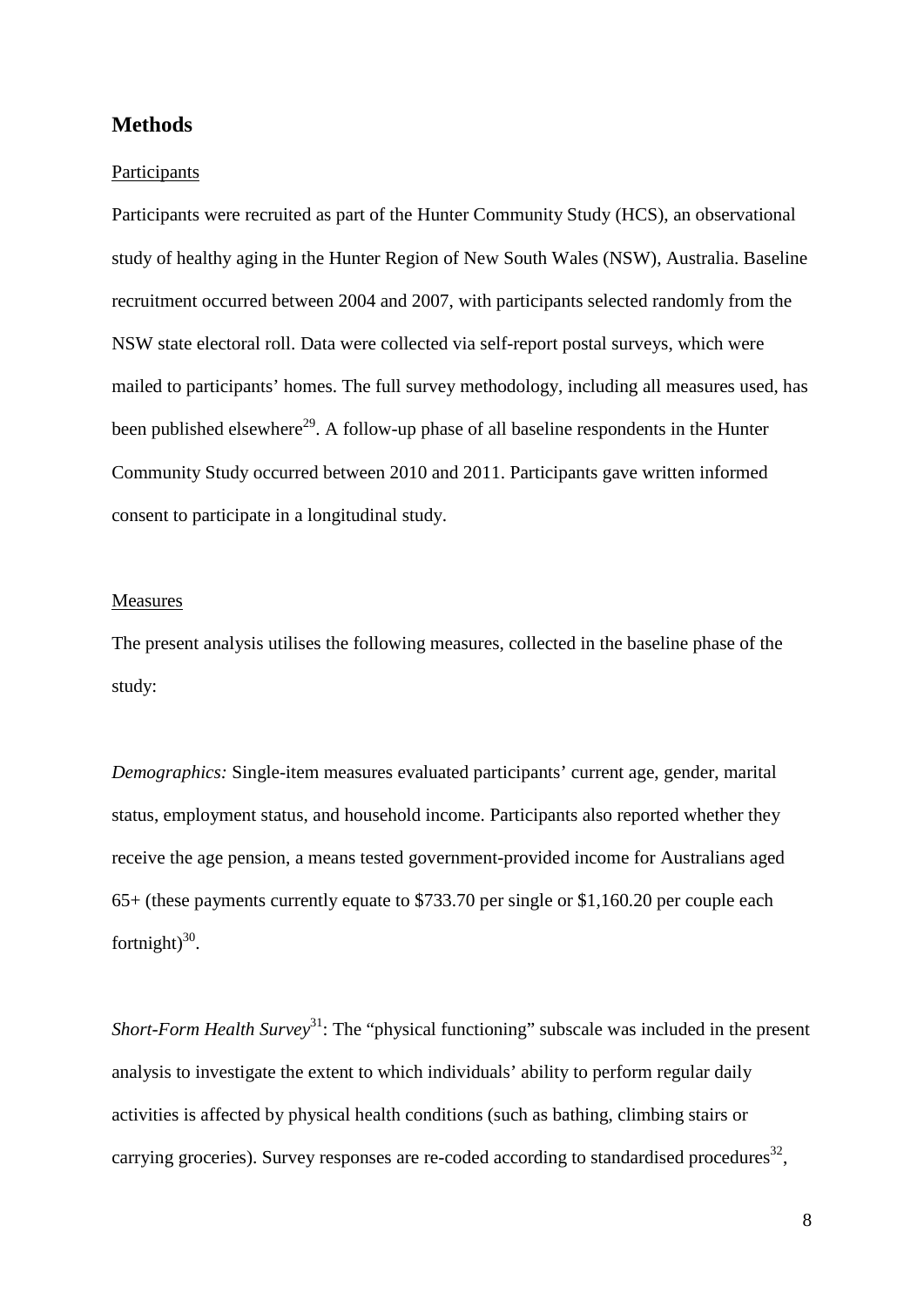whereby scores range from 0-100 with a mean of 50 and a standard deviation of 10. Higher scores reflect higher functioning, that is, fewer functional limitations. This subscale has excellent internal consistency and reliability (Cronbach's alpha 0.93).

Duke Social Support Index (DSSI)<sup>33</sup>: The 11-item DSSI was used to assess social networks and support. This abbreviated measure was developed for widespread use in older adult samples, and has been validated in community-based populations<sup>34</sup>. The index includes two subscales measuring a) social interaction (the size of an individual's social network and the frequency of their contact with friends and family), and b) the individual's overall satisfaction with their social support. Scores range from 4-12 for social interaction and 7-21 for social satisfaction, with higher scores reflecting higher support. The social interaction and social satisfaction subscales have high internal consistency in the Australian general population (Cronbach's alpha 0.80  $\&$  0.58 respectively)<sup>35</sup>.

*Kessler-10 psychological distress scale*  $(K10)^{36}$ : The K10 assesses the frequency of 10 psychological symptoms during the previous four weeks. It is commonly used as an indicator of general mental health and wellbeing, and is frequently used both on an individual level (i.e. by medical practitioners) and to explore wellbeing on a population level. In the Australian population, K10 scores are significantly associated with the likelihood of meeting diagnostic criteria for affective and anxiety disorders, with a smaller effect also observed for substance use disorders<sup>5,37</sup>. Scores range from 10-50, with a higher score indicating greater distress, and can be grouped into four categories: "low" (10-15), "moderate" (16-21), "high" (22-29) and "very high" (30-50). The K10 has excellent internal consistency in general population samples (Cronbach's alpha 0.92).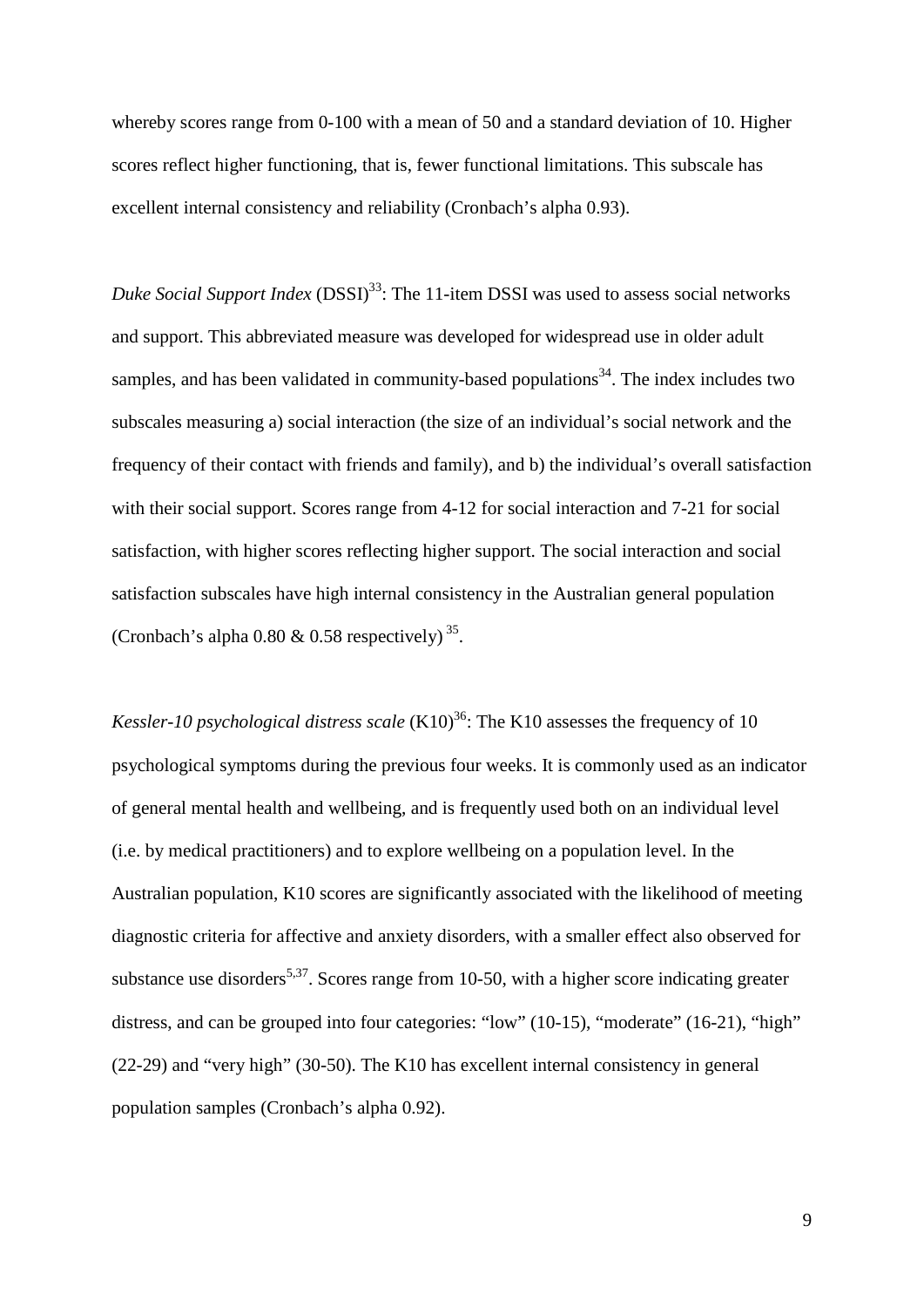*Alcohol use:* Participants reported their use of alcohol in the past three months, including how many days they consumed alcohol, and the number of drinks consumed each day. This information was used to classify them into non-drinkers (no alcohol in the past three months), low/moderate drinkers, or hazardous drinkers (≥ 4 drinks per day for females or 6 drinks per day for males, at least 3 days per week).

*Chronic illness:* Self-reported chronic illnesses (yes/no) were categorised into six groups: arthritis (osteoarthritis, rheumatoid arthritis); respiratory conditions (asthma, bronchitis, emphysema); cardiovascular conditions (angina, heart attack, stroke, diabetes, atrial fibrillation) and risk factors (hypertension, high cholesterol); thyroid problems; and osteoporosis. A continuous variable representing participants' total number of chronic illnesses was also calculated.

*Clinic measures:* Following self-report survey completion, participants were asked to attend a clinic session where a series of objective measures of physical health were undertaken, using standardised protocols. These included systolic blood pressure (averaged over three measures), grip strength (using a dynamometer), body mass index, and lung function (forced expiratory volume, standardised for age and gender).

*Suicidal ideation:* A single-item measure of suicidal ideation was included in the follow-up survey only. Item 9 of the Patient Health Questionnaire-9 (PHQ-9)<sup>38</sup> was used to determine the frequency of thoughts of suicide during the previous two weeks. Response options included "not at all," "several days," "more than half the days" and "nearly every day." For the present analysis, responses were dichotomised into a "yes/no" variable, with responses of "several days" or greater classified as a "yes." Previous research supports the validity of self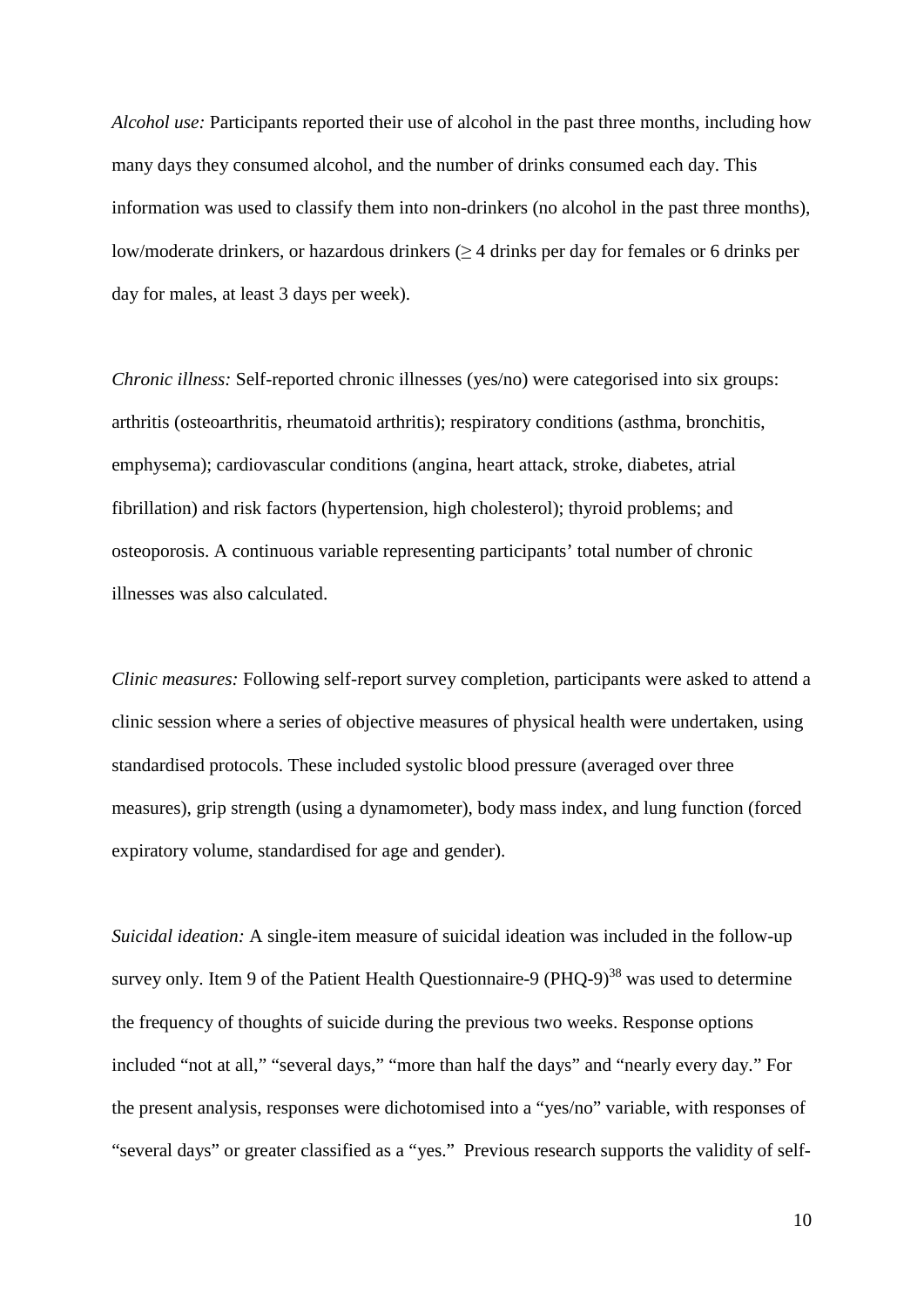rated single-item measures of suicidal ideation within depression rating scales, suggesting that such measures have similar validity to longer, more specified scales  $39$ .

#### Statistical analysis

Data analysis was conducted using SPSS (version 20; SPSS, Chicago, IL, USA) and JMP (version 9; SAS Institute Inc., Cary, NC, USA). Univariate analyses used baseline factors as predictors and follow-up suicidal ideation as the outcome. One-way ANOVA was used to explore continuous variables, and chi-square tests for categorical variables. Descriptive statistics are presented as mean ± standard deviation. Variables were entered into a partition modelling analysis in JMP to undertake Classification and Regression Trees (CART) analysis. A logistic regression was used to explore main effects.

*Advantages of CART analysis:* CART analysis is a non-parametric method designed to explore interaction effects between two or more factors with maximum statistical power. Additionally, CART analysis offers the advantage of easy interpretation, by providing a graphical representation of the hierarchy of predictor variables. This technique sequentially determines the variable that accounts for the greatest amount of variance in the outcome, and splits the sample based on the most useful cut-off score. This process is automated by the program; cut-off scores are determined by JMP based on the most discriminating points in relation to the outcome, and to the other variables in the model. The splitting procedure is then repeated for each resultant "node." This is an interactive process; to avoid over-fitting, the authors manually stopped splitting the tree when it was determined that further splits would not improve the overall model. This decision was made by assessing the folded (10 fold) and overall K-fold cross-validation, and the area under the curve (AUC) of the receiver operating characteristic (ROC) curve of the model (the AUC represents the overall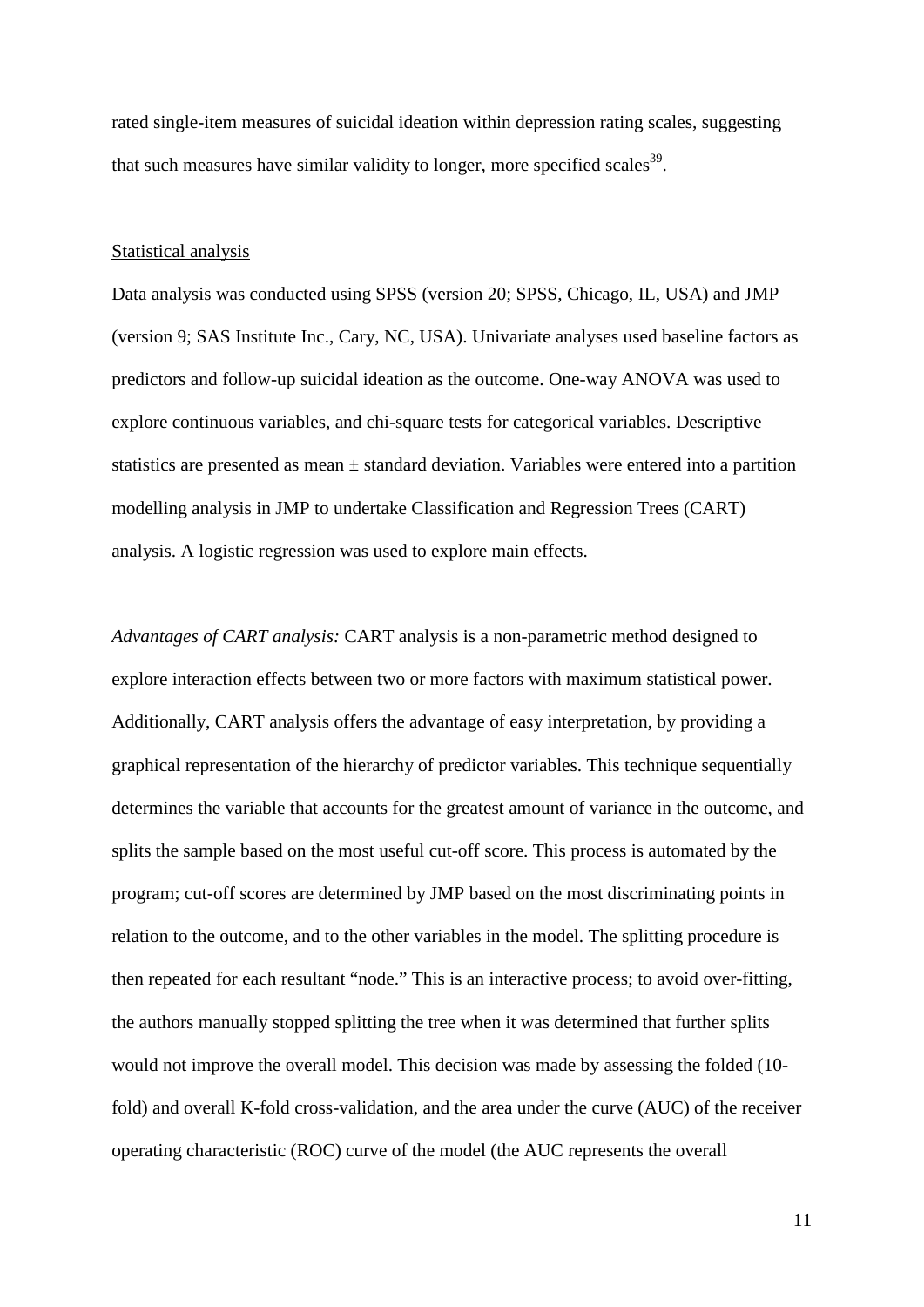relationship between sensitivity and specificity). A minimum split size of five was imposed; that is, a split could not be generated unless a minimum of five participants were included in each resultant node.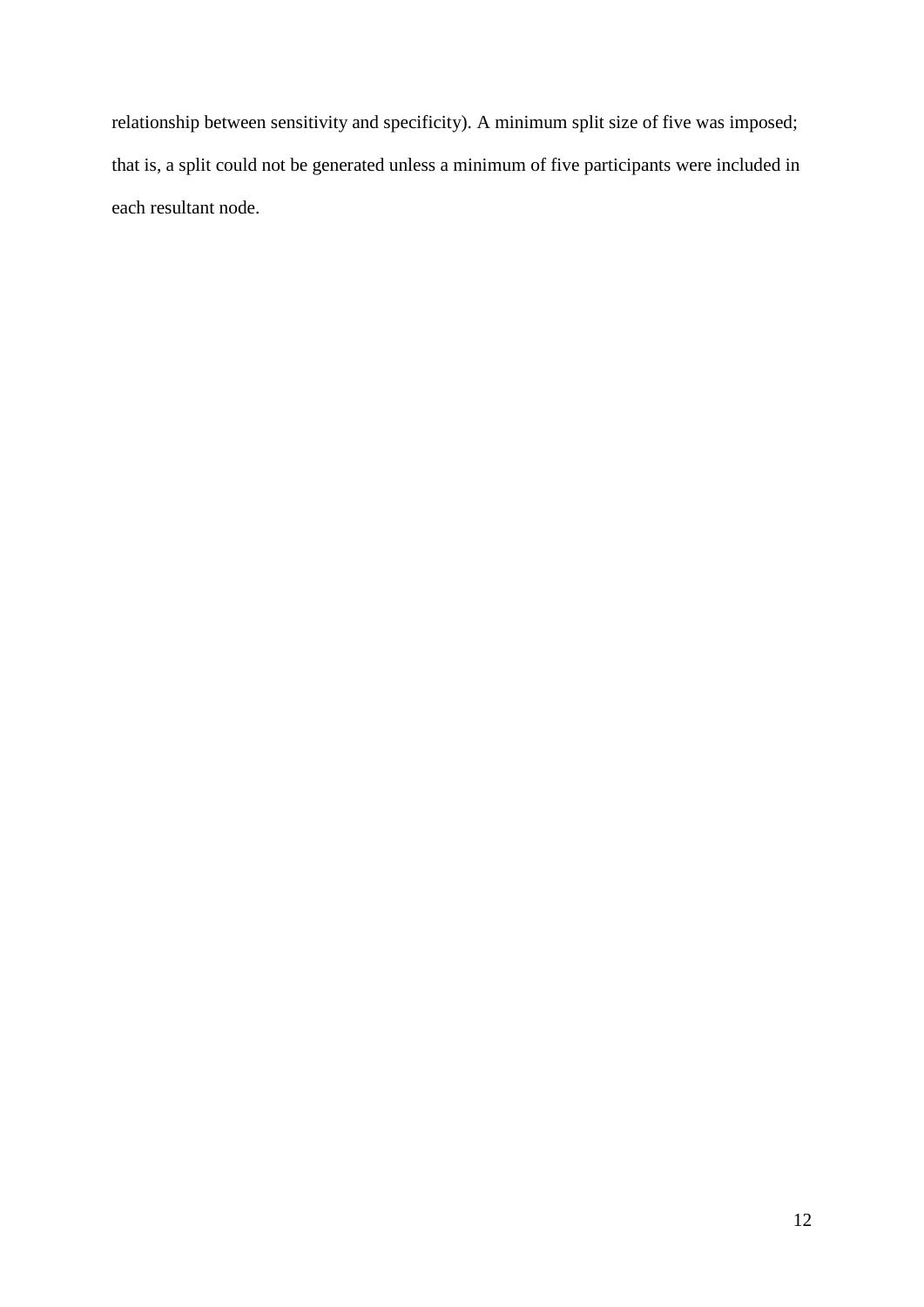#### **Results**

For the baseline phase of HCS, invitation letters were sent to 9784, 7575 people responded, 3877 agreed to participate and a total of 3253 actually participated (response rate 44.5%). Comparisons between responders and non-responders revealed no statistically significant difference for gender but a slightly younger age (66.3 years vs. 68.6 years,  $t=0.4$ ,  $p < .001$ ). The final sample provide a population profile reflecting that of the NSW state and national Australian profiles in terms of gender and marital status, but slightly younger in  $age^{29}$ .

Of the 3253 baseline participants, 2160 (66.4%) completed the follow-up survey. Between baseline and follow-up, 132 participants (4.0%) were known to be deceased, while 175 (5.4%) actively withdrew from the study (mostly due to nursing home placement, dementia or serious illness). The majority of other participants lost to follow-up were uncontactable (e.g. had changed address and could not be located) or did not return the postal survey. Participants who did not complete follow-up were older at baseline than those who completed follow-up (68.59 $\pm$ 8.54 vs. 66.02 $\pm$ 7.29, *F*(1,3280) = 79.03, *p* < .001). They were also more likely to be widowed (16.4% vs 10.4%,  $\chi^2_{(3)} = 23.15$ ,  $p < .001$ ), and had a greater number of chronic diseases  $(2.34 \pm 1.74 \text{ vs. } 2.02 \pm 1.57, F(1,3153) = 20.12, p < .001)$  and a higher psychological distress score (15.23±5.92 vs. 14.29±5.23, *F*(1,3145) = 27.33, *p* < .001).

Table 1 displays baseline participant characteristics by follow-up suicidal ideation status. Overall, 95 participants (4.5%) reported suicidal ideation at 5-year follow-up. Participants reporting suicidal ideation at follow-up had a significantly lower household income than those with no suicidality, and were more likely to receive the age pension. Follow-up suicidal ideation was associated with significantly higher psychological distress and higher alcohol use at baseline. Similarly, participants with suicidal ideation at follow-up reported a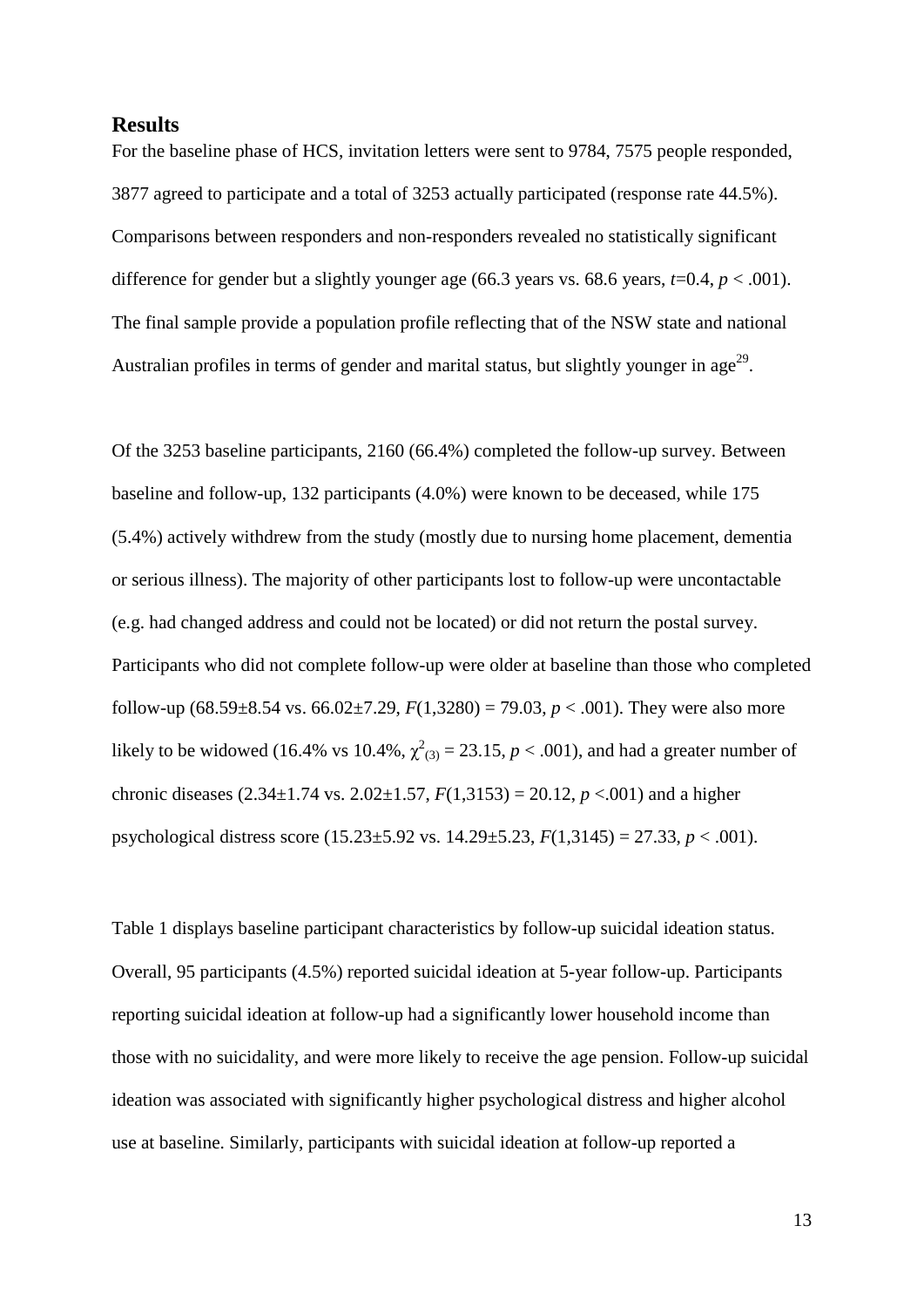significantly higher number of chronic illnesses at baseline, were more likely to have a respiratory condition, and reported lower overall physical functioning. Suicidal ideation was more common among participants whose body mass index identified them as "obese"  $(\geq 30)$ . Follow-up suicidal ideation was also associated with both lower social interaction and levels of satisfaction with social support at baseline.

#### Insert Table 1 near here

Results of the CART are shown in Figure 1. Tree growth was manually stopped after six splits, as it was determined that additional variables did not improve the overall model fit after this point (AUC 0.814; K-fold cross-validation 611.44 (folded), 593.84 (overall); see Figure 2). The strongest baseline predictor of follow-up suicidal ideation was K10 score, with 25% of participants with "high" or "very high" psychological distress (total score  $\geq$ 21) reporting ideation. Within this group, there was a higher likelihood of suicidal ideation (50%) for those with a baseline SF-36 physical functioning score less than 40, and risk was further increased for those receiving the age pension. For participants with high distress and higher physical functioning, the risk of suicidal ideation was highest for those consuming alcohol at a hazardous level.

#### Insert Figures 1 and 2 near here

Two percent of respondents with a "low" or "moderate" K10 score at baseline indicated thoughts of suicide at follow-up. Among these participants, baseline satisfaction with social support was the strongest predictor. Participants whose satisfaction with social support was 18 or greater were particularly unlikely to report suicidal ideation, however the risk was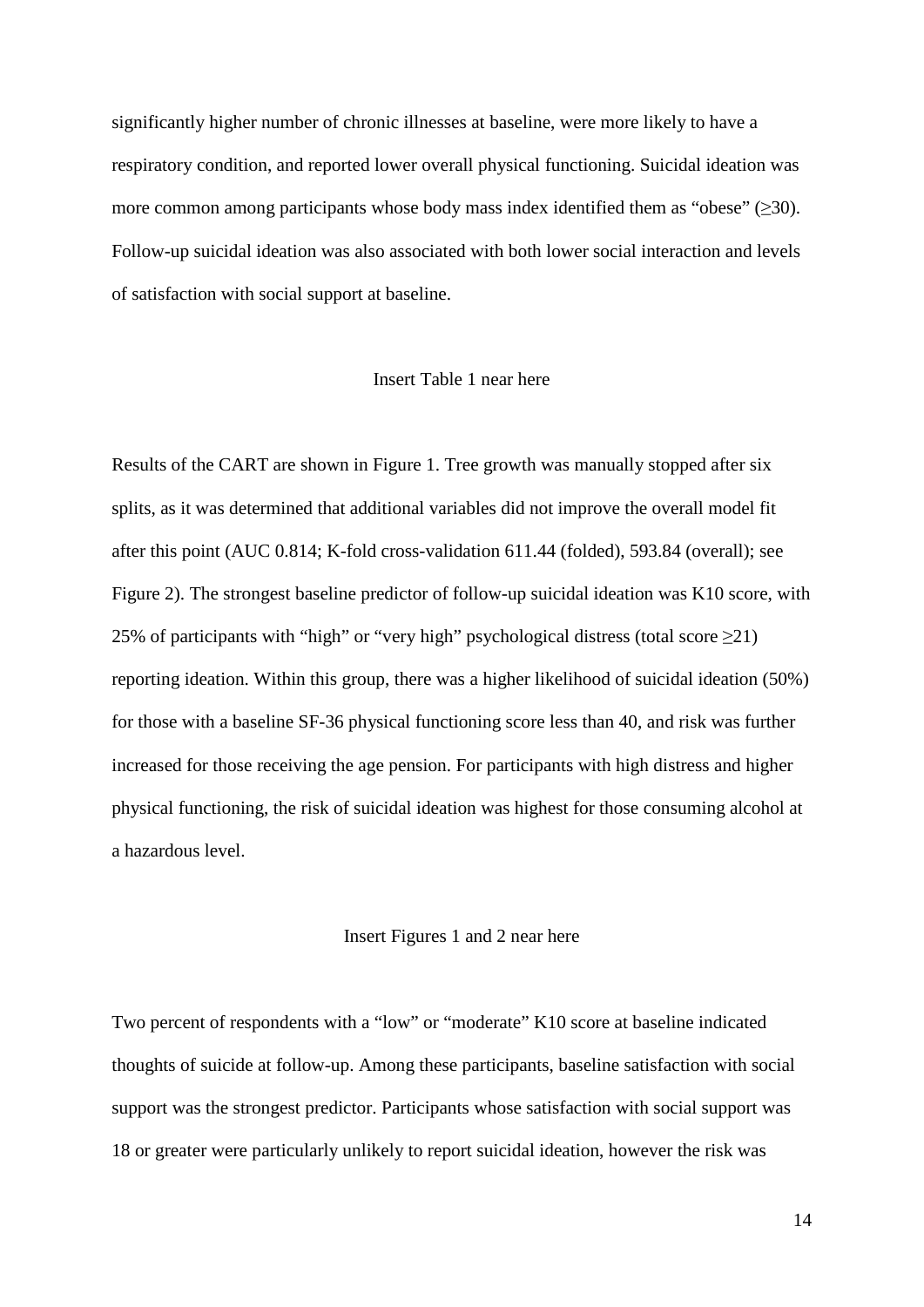slightly elevated for those who reported "moderate" compared with "low" distress. No additional risk factors were identified for people who reported both low distress and lower social support; the odds of ideation in this group was approximately double that of the overall sample, and four times that of participants with high social support.

Although the primary goal of CART analysis is to identify potential individualised risk profiles, it is also possible to examine the utility of combining these profiles into aggregate risk indices. For example, the lower portion of Figure 1 illustrates the likely impact that reducing the number of sub-groups classified as being "at risk" has on sensitivity and specificity. In this instance, assigning respondents with low or moderate distress but higher satisfaction with social support (sub-groups A and B in Figure 1) to the low risk category appears to provide a reasonable trade-off between sensitivity and specificity (or, alternatively, only allocating sub-group A to low risk, if sensitivity is considered to be more important).

The results of the logistic regression are shown in Table 2. Compared with participants with a household income of less than \$20,000 per year, those earning \$20,000-\$39,999 had approximately half the odds of reporting suicidal ideation at follow-up, while those earning over \$70,000 had their odds reduced by approximately 75%. Higher baseline psychological distress was associated with increased odds of reporting follow-up suicidal ideation, while satisfaction with social support was a significant protective factor. Compared to low or moderate drinkers, hazardous drinkers were approximately three times more likely to report suicidal ideation. The overall fit of this model was high (AUC 0.86).

Insert Table 2 near here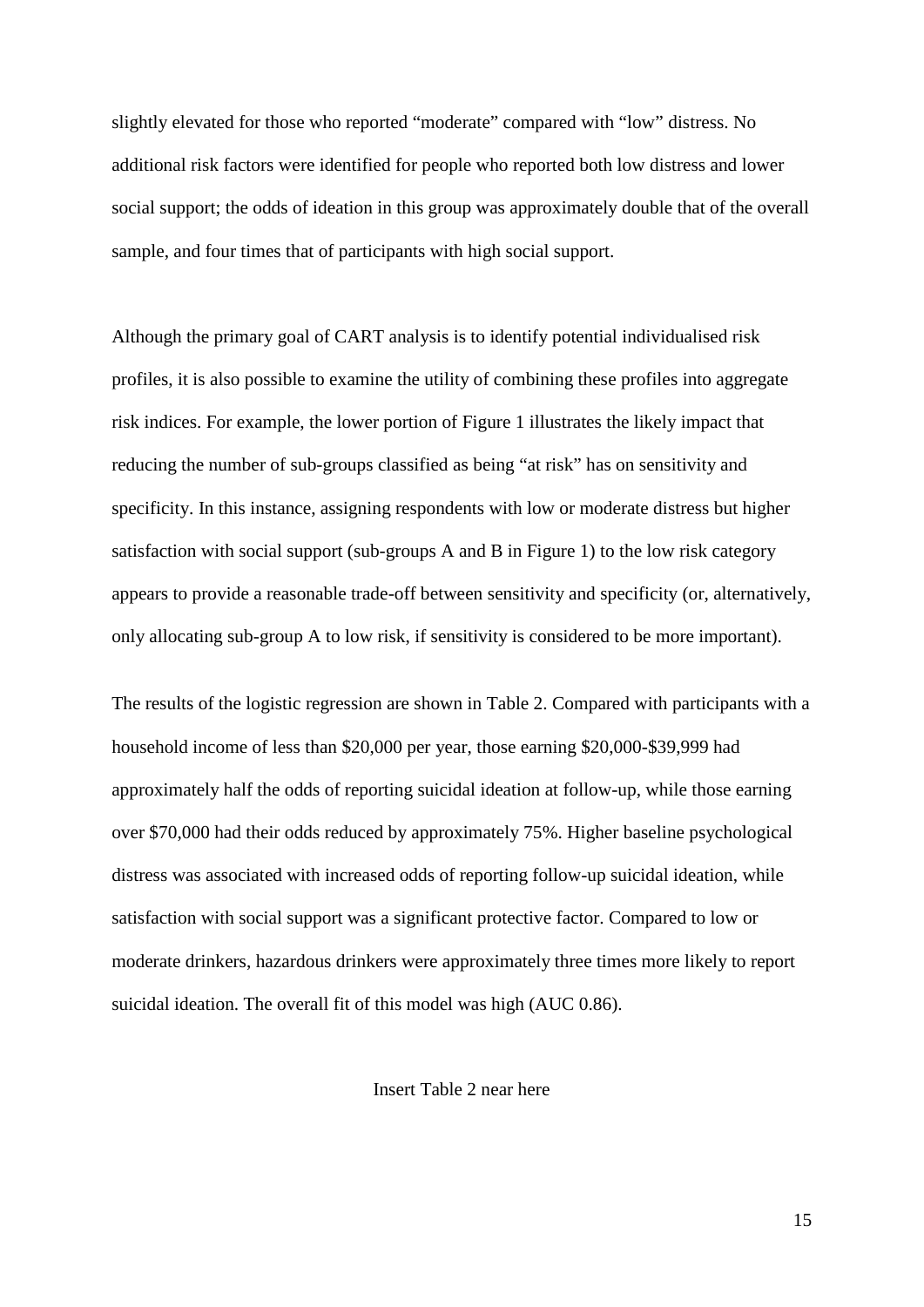#### **Discussion**

In the present analysis approximately 5% of participants reported suicidal ideation, similar to existing research both in Australia<sup>10</sup> and internationally<sup>40</sup> for older persons. The univariate analysis found a range of associations between baseline factors and follow-up suicidal ideation, including physical and psychological health, social support and financial status. These results reflect those of previous cross-sectional studies<sup>10,11,14,40</sup>, suggesting the possibility of a temporal relationship and supporting the utility of these factors from a public health perspective. As suicidal ideation was not measured at baseline, we could not confirm a temporal or causal relationship in the present analysis, however our findings indicate this is an important direction for future research. Previous research in other samples has found a significant predictive effect of both psychological distress and subjective social support after controlling for baseline suicidal ideation, providing support for our findings<sup>41</sup>.

The CART analysis indicated that baseline psychological distress was the most important predictor of follow-up suicidal ideation, with the percentage reporting suicidal ideation in the "high" distress group ten times that of participants with low distress (25.3% vs. 2.4%). This reflects previous research in general adult samples which suggests that psychological distress is an important correlate of suicidal ideation both cross-sectionally<sup>42</sup> and longitudinally<sup>41</sup>; the present study suggests that this remains in samples of exclusively older individuals. As the K10 is widely recommended and easily implemented, the abilities of this measure to identify suicidal thoughts are positive, suggesting a high level of feasibility for non-specialists to implement this tool as a screening instrument.

Among participants with elevated baseline psychological distress, limitations in physical functioning further increased the likelihood of suicidal ideation. As this factor was not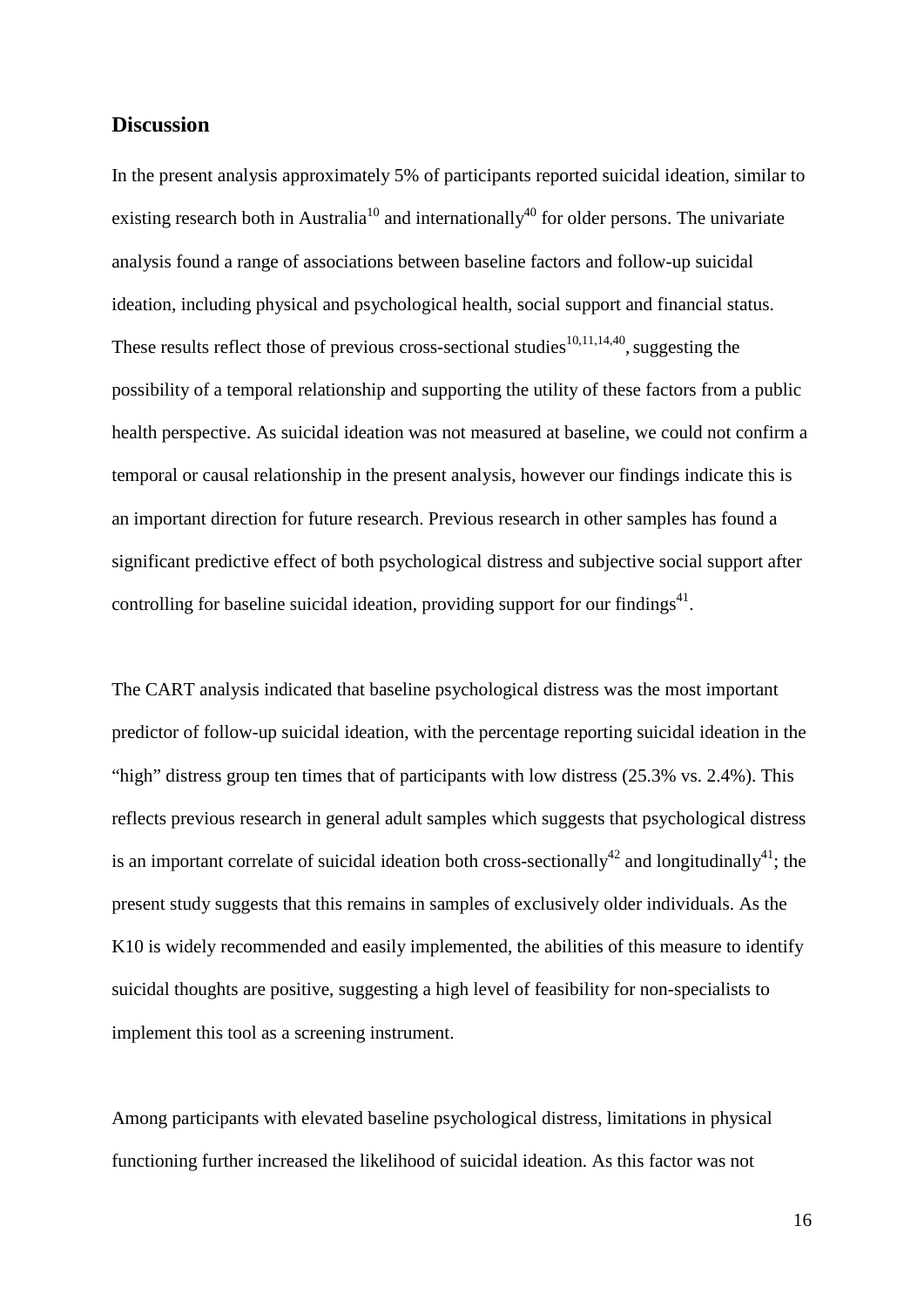significant in the regression, our results suggest that the effects of physical limitations are additive to those of psychological symptoms, rather than independent. Neither the number of chronic illnesses nor the type of illness was significant in our model. It is important to note that this analysis did not include factors such as disease state or severity, which may be important to include in future research. Regardless, these findings have important implications, suggesting that the likelihood of suicidal ideation may increase with the normal physical declines of aging, which may occur in the absence of actual physical illness. Such limitations in mobility are associated with significant loss of independence among older people<sup>43</sup>, which has been identified as a key concern in this age group<sup>44</sup>. These findings emphasise the importance of a holistic approach to wellbeing among older adults; as the interaction of physical and psychological health had a significant impact on the likelihood of suicidal ideation, an integrated approach to screening for and treating both of these factors may be necessary for the risk of ideation to decline.

The likelihood of suicidal ideation was further increased among participants in receipt of the age pension. Receipt of the age pension is more common among people with long-term disabilities, lower education, and people who do not own their home<sup>45</sup>. This variable may be a proxy for other factors, such as subjective financial hardship or feelings of dependence. While this is a relatively crude measure, it had a substantial effect in our model, almost tripling the odds of reporting suicidal ideation. Many health services (including medical practitioners and pharmacists) record patients' pensioner status, and hence have easy access to this information. As physical and functional declines are associated with a greater use of health services, taking note of this additional factor among older patients with functional limitations is an easy and informative approach for healthcare workers to greatly improve their ability to identify people in potential need of intervention.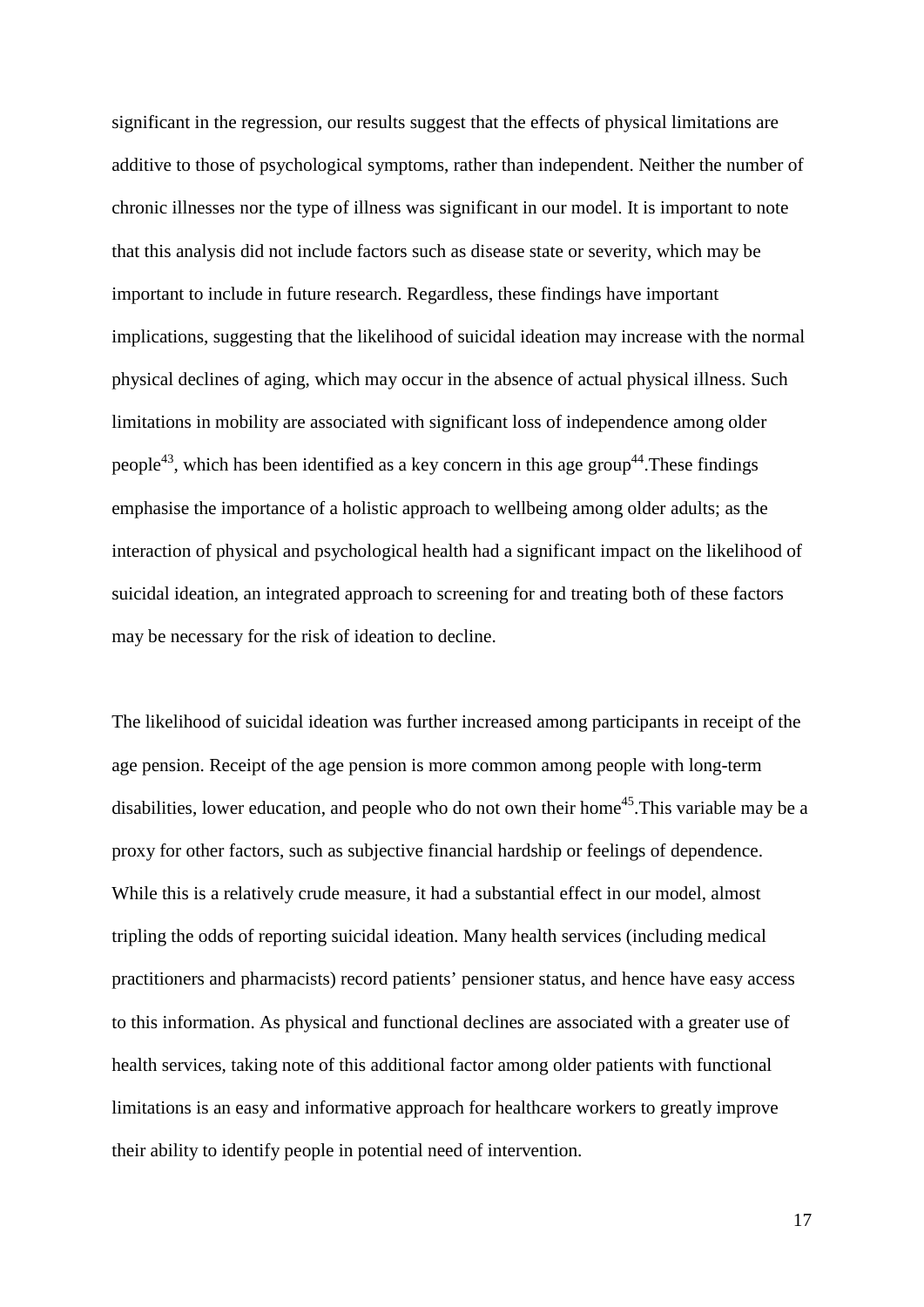For participants with high distress and higher physical functioning, hazardous alcohol use was a significant risk factor for suicidal ideation. Hazardous alcohol use is generally underestimated in older adults, in part due to their less frequent help-seeking behaviours for alcohol-related disorders. Thus, screening for alcohol use problems among older patients is recommended. Treatments including cognitive-behaviour therapy and self-help groups have effectively reduced alcohol use and prevented relapse for older adults, and may similarly decrease the risk of developing thoughts of suicide<sup>46</sup>.

Approximately half of participants with suicidal ideation did not have elevated psychological distress. This may be of particular clinical importance, as psychological distress is frequently used as a screener for psychiatric diagnoses, and low scores are generally considered as an indicator of no need for clinical intervention. Previous research has found that suicidal ideation may occur in the absence of a depressive illness<sup>47</sup>, and our results support a recommendation of additional screening even among those with low distress. Specifically, assessing satisfaction with social support was shown to significantly increase the ability to identify the likelihood of thoughts of suicide among people with low/moderate psychological symptoms.

The relationship between suicidal ideation and social support among the elderly is particularly important in light of the aging population and the limited available resources providing social support to older individuals; in this respect, low social support among older people may be conceptualised as a major public health problem<sup>40</sup>. International research has shown that community-based social support and welfare programs for older people significantly decrease the rate of suicide<sup>48</sup>. In Australia, community-based programs exist to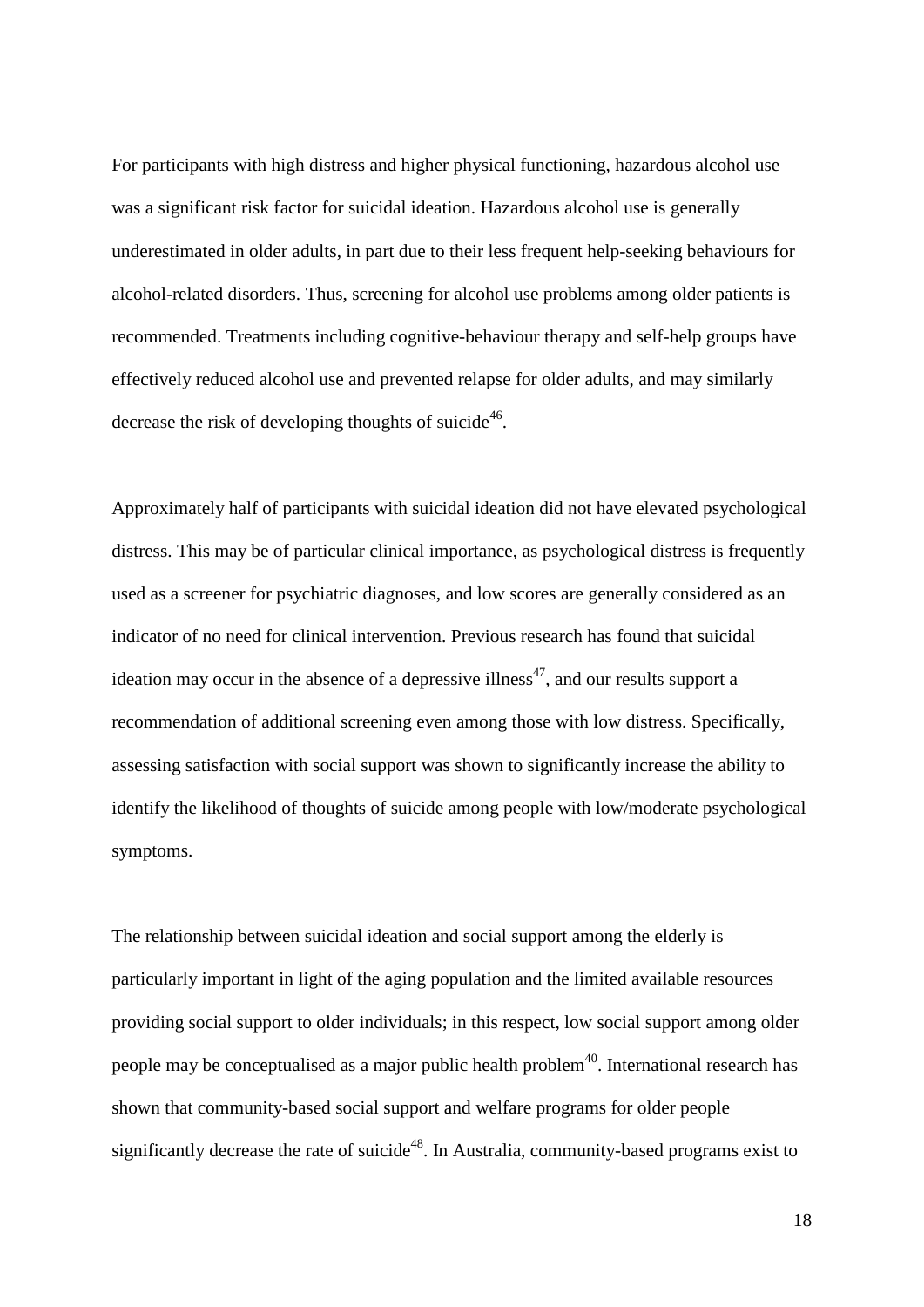provide support to older adults in areas such as meal preparation, transport and home maintenance; incorporating a social support aspect into these available services may be both financially and practically feasible, and provide significant public health benefits for older residents.

Although few factors were significant in the logistic regression, these independent effects may have important implications. The hazardous use of alcohol almost tripled the odds of future suicidal ideation, while each one-point increase in psychological distress was also significant; although this was a small effect of 14% per point, the magnitude increases dramatically across the 40-point K10 scale. Significant protective factors were also observed, with a household income of over \$70,000 being associated with a 75% decrease in the odds of future ideation, while each one-point increase in satisfaction with social support decreased the odds of ideation by 22%; across the 14-point scale, this effect is substantial.

At an individual clinician level, knowledge of the independent role of these factors may assist them to better estimate the likelihood that a given patient will experience suicidal ideation in future. Broader intervention programs are also likely to benefit from improved knowledge; however, given the relatively low prevalence of suicidal ideation in the community, and the sensitivity/specificity profiles illustrated in Figure 1, it may be more appropriate for intervention programs to simultaneously target several of the outcomes linked to this set of risk factors, including depression, alcohol use, social isolation, suicidal thoughts and behaviours.

This study has several limitations. As we measured suicidal ideation at follow-up only, we cannot determine whether our findings relate to the development of suicidal thoughts, or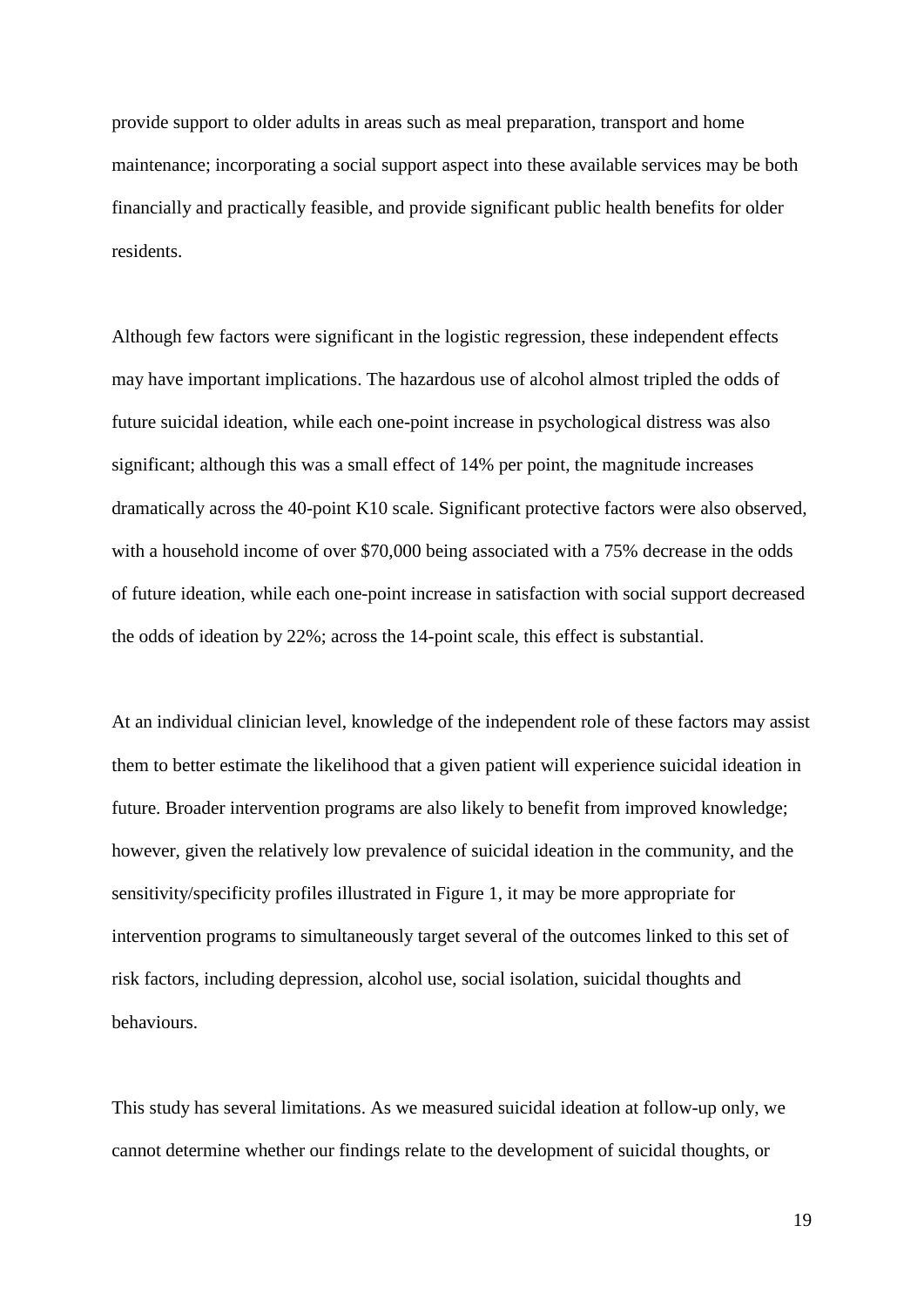whether the factors we identified may be markers of persistent or fluctuating suicidal ideation. It is also likely that baseline ideation would account for a considerable amount of variance in ideation at follow-up. Similarly, as we measured only thoughts of suicide, rather than suicidal behaviours, we cannot confirm whether the identified risk factors may be useful to predict future suicide attempts, or simply thoughts. This analysis included objective measures of financial and relationship status, however it is possible that subjective aspects, such as perceived financial hardship, recent relationship breakdown, or other interpersonal traumas, may have an important relationship with the outcome. It is likely that general health and wellbeing may have contributed to participants' completion of follow-up. People who did not complete the second survey reported both a higher number of chronic diseases and higher distress at baseline, suggesting that the final sample may not represent the general population, and that the effects of physical and psychological health on suicidal ideation may have been underestimated in this analysis.

The study also has some significant strengths. The performance of the decision tree is high, with an AUC of 0.81, which is indicative of the potential clinical significance and transferability of the results. Given that we used cross-fold validation to arrive at these estimates (in which part of the sample is dropped and the model re-run), it is unlikely that this represents overfitting and overestimation of the AUC. Nevertheless, it would be important to assess the performance of this model in an independent population. The decision tree identified several factors that were not significant in the logistic regression, enabling a greater understanding of risk factors that may have an additive, rather than independent, effect on suicidal ideation. The decision tree also has the advantage of enabling risk stratification based on a number of factors simultaneously and of equating this to an absolute risk of disease, as compared to the regression models which yield only relative measures.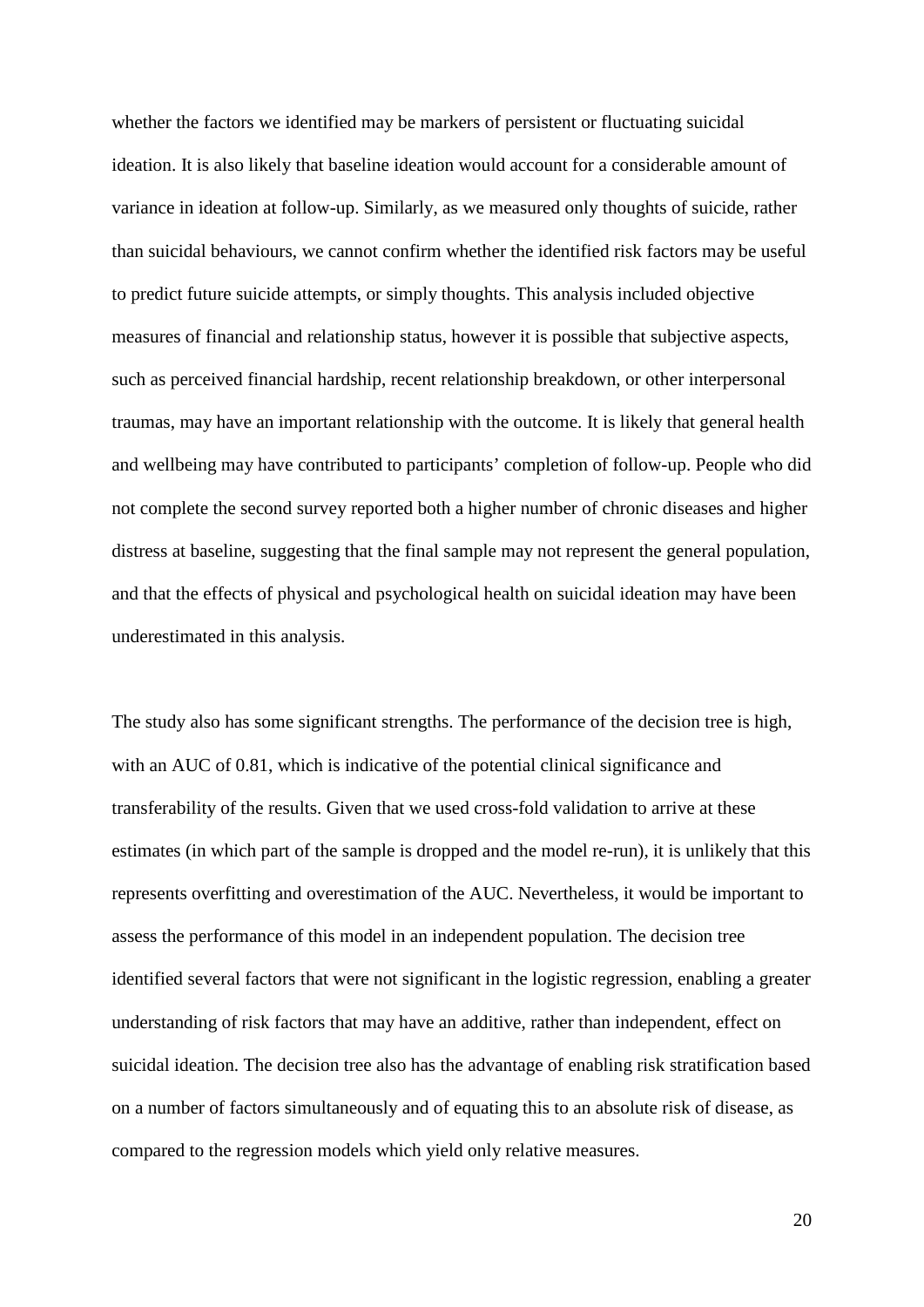The present analysis allowed us to explore profiles of older individuals who report suicidal ideation, identifying unique risk factors for specific sub-groups. By monitoring these factors in older patients, the ability for health professionals to distinguish individuals who may be at risk of suicidal ideation in the coming years, despite their current state, is increased. Consequently, the opportunity for early interventions in this group may be improved.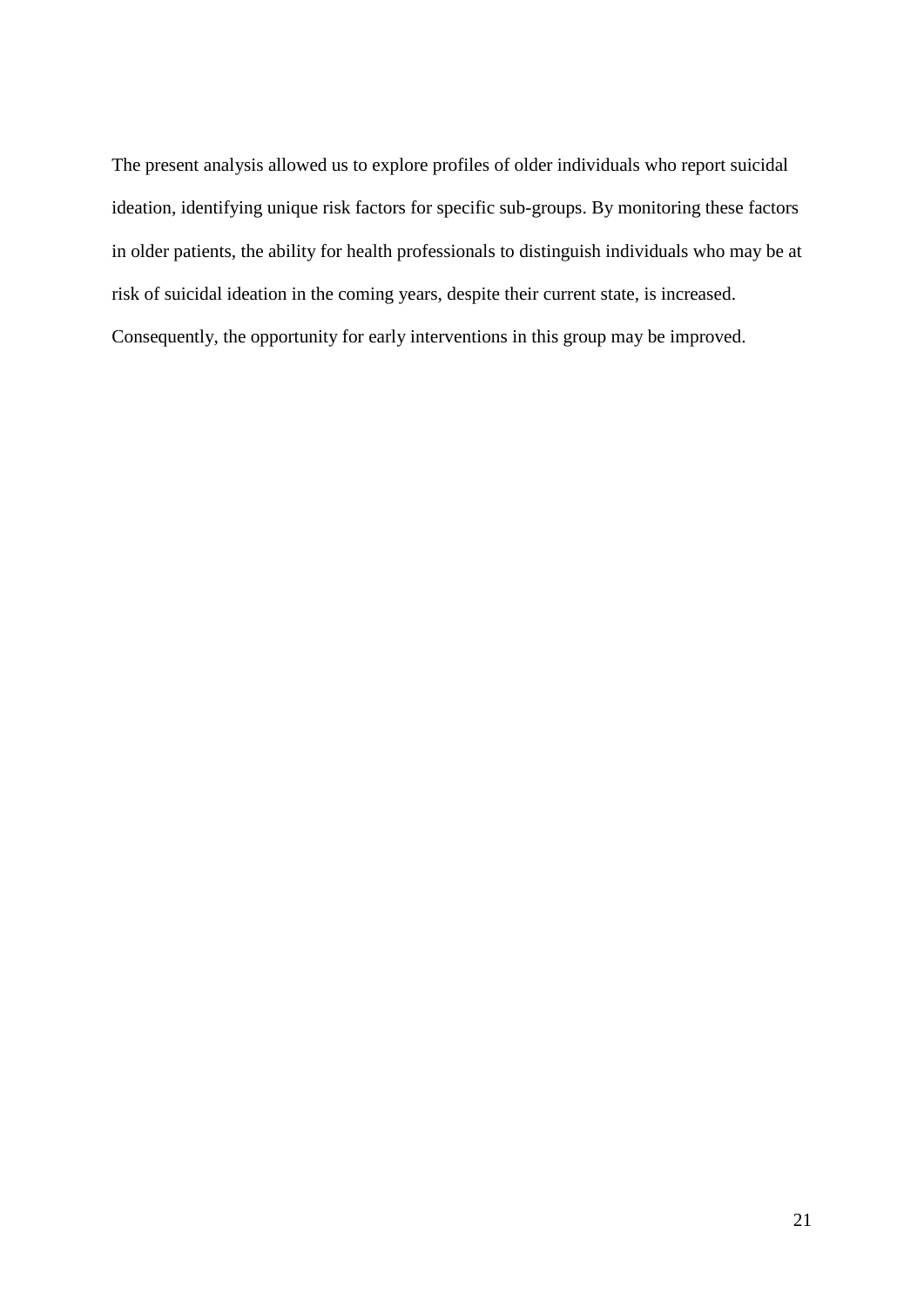# **References**

- 1. O'Connel H, Chin A-V, Cunningham C, et al: Recent developments: suicide in older people. BMJ 2004; 329: 895-899.
- 2. Shah A, Bhat R, MacKenzie S, et al: Elderly suicide rates: cross-national comparisons of trends over a 10-year period. Int Psychogeriatr 2008; 20: 673-686.
- 3. World Health Organization: Global health and aging. NIH Publication no. 11-7737. 2011; [\(http://www.nlm.nih.gov/medlineplus/internationalhealth.html\)](http://www.nlm.nih.gov/medlineplus/internationalhealth.html). Accessed 11 February 2013.
- 4. Antonucci T, Akiyama H, Takahashi K: Attachment and close relationships across the lifespan. Attach Hum Dev 2004; 6: 353-370.
- 5. Slade T, Grove R, Burgess P: Kessler Psychological Distress Scale: Normative Data from the 2007 Australian National Survey of Mental Health and Wellbeing. Aust NZ J Publ Heal 2011; 45: 308-316.
- 6. Inder KJ, Lewin TJ, Kelly BJ: Factors impacting on the well-being of older residents in rural communities. Perspect Public Heal 2012; 132: 182-191.
- 7. Serby M, Yu M: Overview: depression in the elderly. Mt Sinai J Med 2003; 70: 38-44.
- 8. Pearson JL, Brown GK: Suicide prevention in late life: directions for science and practice. Clin Psychol Rev 2000; 20: 685-705.
- 9. Conwell Y, Thompson C: Suicidal behavior in elders. Psychiatr Clin North Am 2008; 31: 333-356.
- 10. Almeida OP, Draper B, Snowdon J, et al: Factors associated with suicidal thoughts in a large community study of older adults. Brit J Psychiat 2012; 201: 466-472.
- 11. Rowe JL, Conwell Y, Schulberg HC, et al: Social support and suicidal ideation in older adults using home healthcare services. Am J Geriatr Psychiatry 2006; 14: 758-766.
- 12. Beautrais AL: A case control study of suicide and attempted suicide in older adults. Suicide Life-Threat Behav 2002; 32: 1-9.
- 13. Gilman SE, Bruce ML, Ten Have T, et al: Social inequalities in depression and suicidal ideation among older primary care patients. Soc Psych Psych Epid 2013; 48: 59-69.
- 14. Waern M, Rubernowitz E, Runeson B, et al: Burden of illness and suicide in elderly people: case-control study. BMJ 2002; 324.
- 15. Tsoh J, Chiu HFK, Duberstein PR, et al: Attempted suicide in elderly Chinese persons. A multi-group, controlled study. Am J Geriatr Psychiatry 2005; 13: 562-571.
- 16. Conwell Y, Duberstein PR, Caine ED: Risk factors for suicide in later life. Biol Psychiatry 2002; 52: 193-204.
- 17. Brown GK, Beck AT, Steer RA, et al: Risk factors for suicide in psychiatric outpatients: a 20-year prospective study. J Consult Clin Psych 2000;68: 371-377.
- 18. Nock MK, Borges G, Bromet EJ, et al. Suicide and suicidal behaviour. Epidemiol Rev 2008; 30: 133-154.
- 19. Pfaff JJ, Almeida OP: Detecting suicidal ideation in older patients: identifying risk factors within the general practice setting. Brit J Gen Practice 2005; 55: 269-273.
- 20. Conwell Y, Duberstein PR, Cox C et al: Age differences in behaviors leading to completed suicide. Am J Geriatr Psychiatry 1998; 6: 122-126.
- 21. Australian Institute of Health and Welfare: Older Australians at a glance  $(4<sup>th</sup>$  edition). 2007; Cat. no. AGE 52. Canberra: AIHW.
- 22. Tadros G, Salib E: Elderly suicide in primary care. Int J Geriatr Psychiatry 2007; 22: 750- 756.
- 23. Bleasdale R, Campbell P, Edmunds E, et al: Cardiac arrest survivors and implantable defibrillator recipients: implementation of the recommendations contained in standard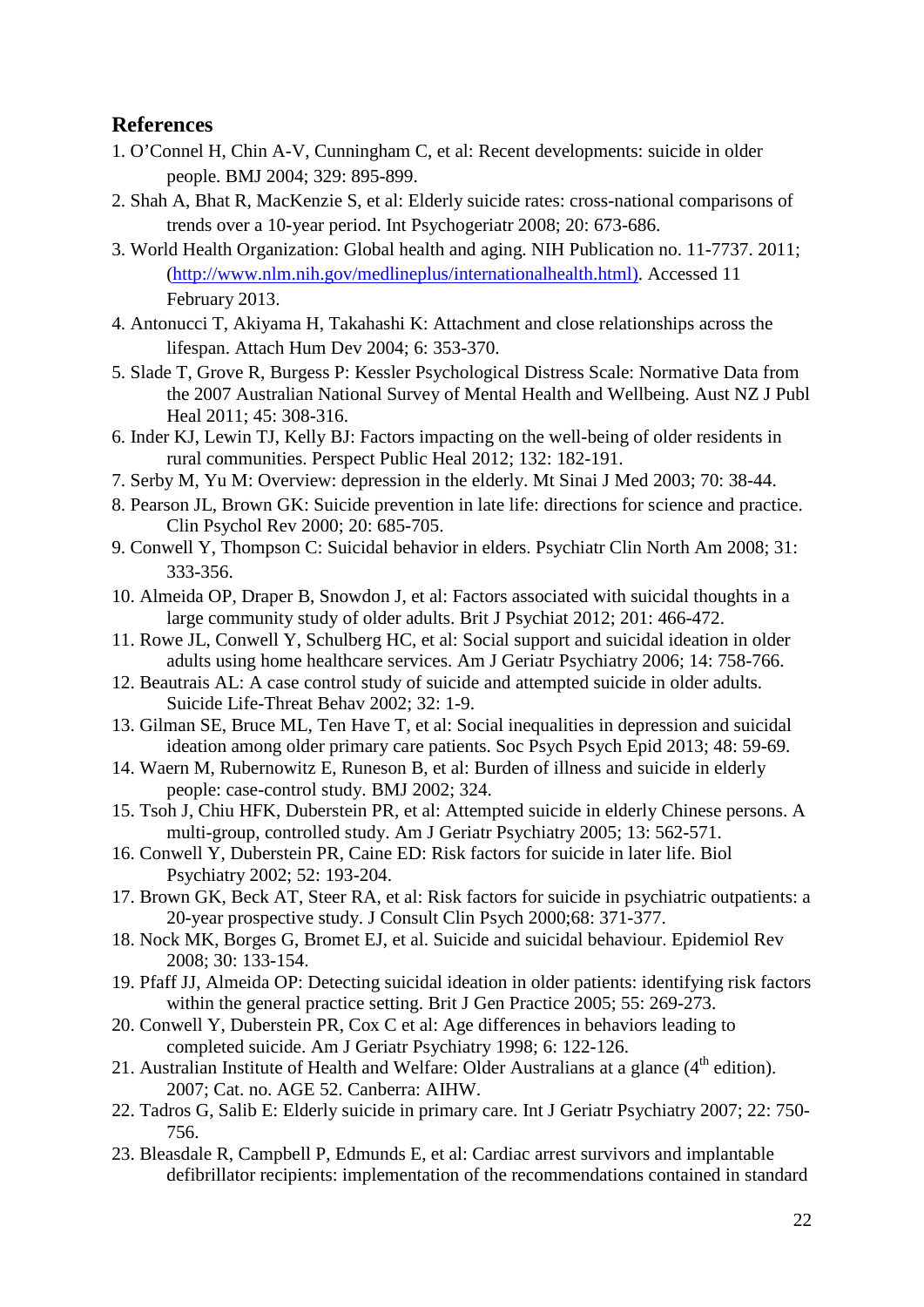5 of the cardiac national service framework. South East Wales Cardiac Network 2011; [\(http://www.wales.nhs.uk/sites3/docmetadata.cfm?orgid=490&id=143065\)](http://www.wales.nhs.uk/sites3/docmetadata.cfm?orgid=490&id=143065). Accessed 11 February 2013.

- 24. Vlahou A, Schorge JO, Gregory BW, et al: Diagnosis of ovarian cancer using decision tree classification of mass spectral data. J Biomed Biotechnol 2003; 2003: 308-314.
- 25. Tanner L, Schreiber M, Low JGH, et al: Decision tree algorithms predict the diagnosis and outcome of dengue fever in the early phase of illness. PLOS Neglect Trop D 2008; 2: e196.
- 26. Batterham PJ, Christensen H: Longitudinal risk profiling for suicidal thoughts and behaviours in a community cohort using decision trees. J Affect Disord 2012; 142: 306-314.
- 27. Mann JJ, Ellis SP, Waternaux CM, et al: Classification trees distinguish suicide attempters in major psychiatric disorders: a model of clinical decision making. J Clin Psychiat 2008; 69: 23-31.
- 28. Batterham PJ, Christensen H, Mackinnon AJ: Modifiable risk factors predicting major depressive disorder at four year follow-up: a decision tree approach. BMC Psychiatry 2009; 9.
- 29. McEvoy M, Smith W, D'Este C, et al: Cohort profile: the Hunter Community Study. Int J Epidemiol 2010; 39: 1452-1463.
- 30. Department of Human Services: Age pension. April 10, 2013. Available at: [http://www.humanservices.gov.au/customer/services/centrelink/age-pension.](http://www.humanservices.gov.au/customer/services/centrelink/age-pension) Accessed April 18, 2013.
- 31. Ware JE, Sherbourne CD: The MOS 36-item short form health survey (SF-36): conceptual framework and item selection. Med Care 1992; 30: 473–83.
- 32. Ware JE, Kosinski M, Keller SD: SF-36 Physical and Mental Health Summary Scales: a user's manual. 1994; Health Assessment Lab, New England Medical Centre: Boston.
- 33. Koenig HG, Westlund R, George LK, et al: Abbreviating the Duke Social Support Index for use in chronically ill elderly individuals. Psychosomatics 1993; 34: 61–69.
- 34. Goodger B, Byles J, Higganbotham N: Assessment of a short scale to measure social support among older people. Aust NZ J Publ Heal 1999; 23: 260-265.
- 35. Powers JR, Goodger B, Byles JE: Assessment of the abbreviated Duke Social Support Index in a cohort of older Australian women. Australas J Ageing 2004; 23: 71-76.
- 36. Kessler RC, Andrews G, Colpe LJ, et al: Short screening scales to monitor population prevalences and trends in nonspecific psychological distress. Psychol Med 2002; 32: 959–976.
- 37. Andrews G, Slade T: Interpreting scores on the Kessler Psychological Distress Scale (K10). Aust NZ J of Publ Heal 2001; 25: 494-497.
- 38. Kroenke K, Spitzer RL, Williams JBW: The PHQ-9. J Gen Intern Med 2001; 16: 606– 613.
- 39. Desseilles M, Perroud N, Guillaume S, et al. Is it valid to measure suicidal ideation by depression rating scales? J Affect Disord 2012; 136: 398-404.
- 40. Awata S, Seki T, Koizumi Y, et al: Factors associated with suicidal ideation in an elderly urban Japanese population: A community-based, cross-sectional study. Psychiatry Clin Neurosci 2005; 59: 327-336.
- 41. Handley TE, Inder KJ, Kelly BJ, et al: You've got to have friends: the predictive value of social integration and support in suicidal ideation among rural communities. Soc Psych Psych Epid 2012; 47: 1281-1290.
- 42. Chamberlain P, Goldney R, Delfabbro P, et al: Suicidal ideation. The clinical utility of the K10. Crisis 2009; 30: 39-42.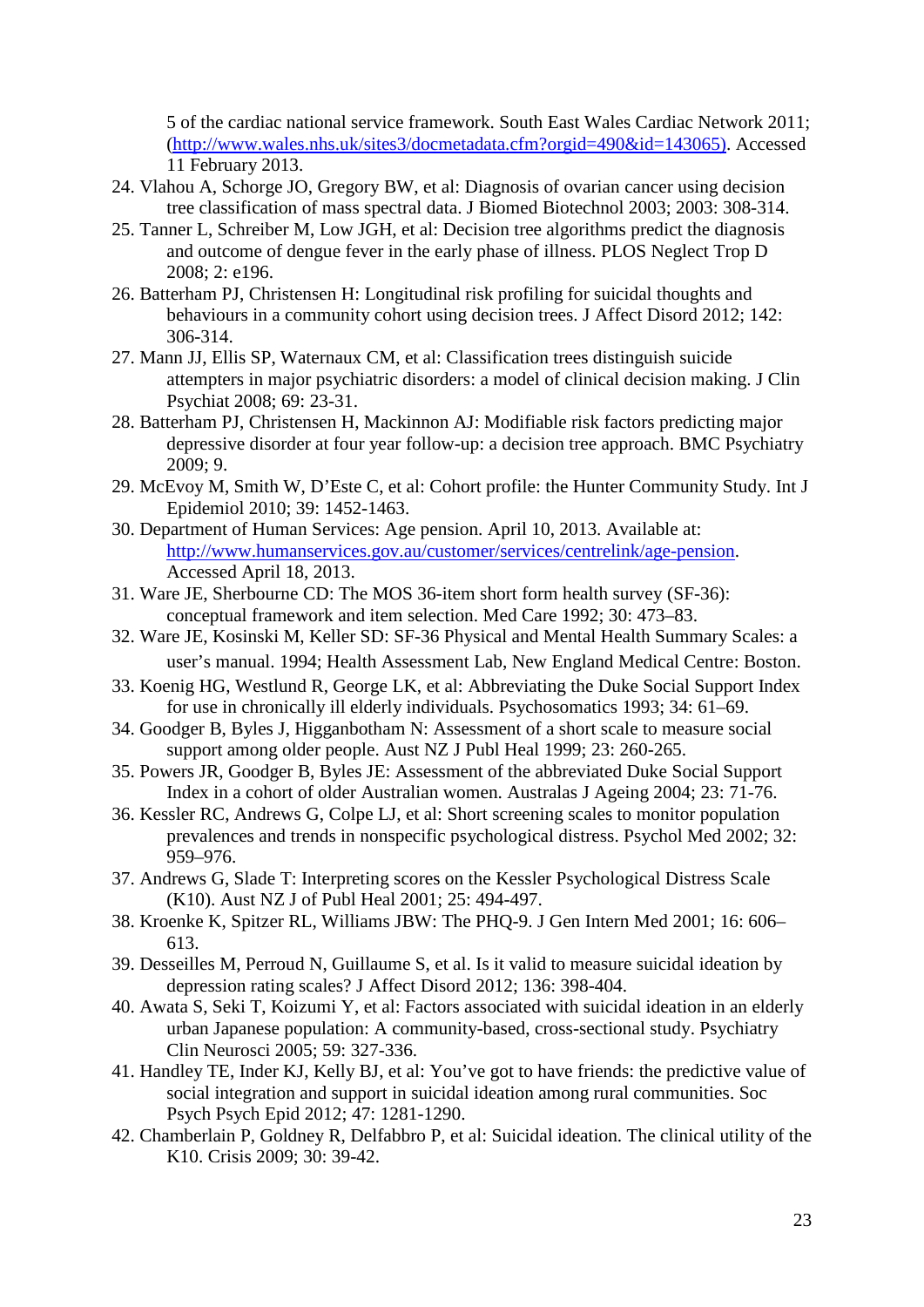- 43. Hirvensalo MH, Cohen-Mansfield J, Rind S, et al: Assessment of impairments that limit exercise and use of impairment information to generate an exercise. J Aging Phys Activ 2007; 15: 459-479.
- 44. Quine S, Morrell S: Fear of loss of independence and nursing home admission in older Australians. Health Soc Care Comm 2007; 15: 212-220.
- 45. Chalmers J, Norris K: Early retirement: does it lead to dependency on income support? Sydney, NSW, Social Policy Research Centre, 2001.
- 46. Barrick C, Conners GJ. Relapse prevention and maintaining abstinence in older adults with alcohol-use disorders. Drugs Aging 2002; 19: 583-594.
- 47. Handley TE, Inder KJ, Kay-Lambkin FJ, et al. Contributors to suicidality in rural communities: beyond the effects of depression. BMC Psychiatry 2012; 12: 105.
- 48. Oyama H, Wantanabe N, Ono Y, et al. Community-based suicide prevention through group activity for the elderly successfully reduced the high suicide rate for females. Psychiatry Clin Neurosci 2005; 59: 337-344.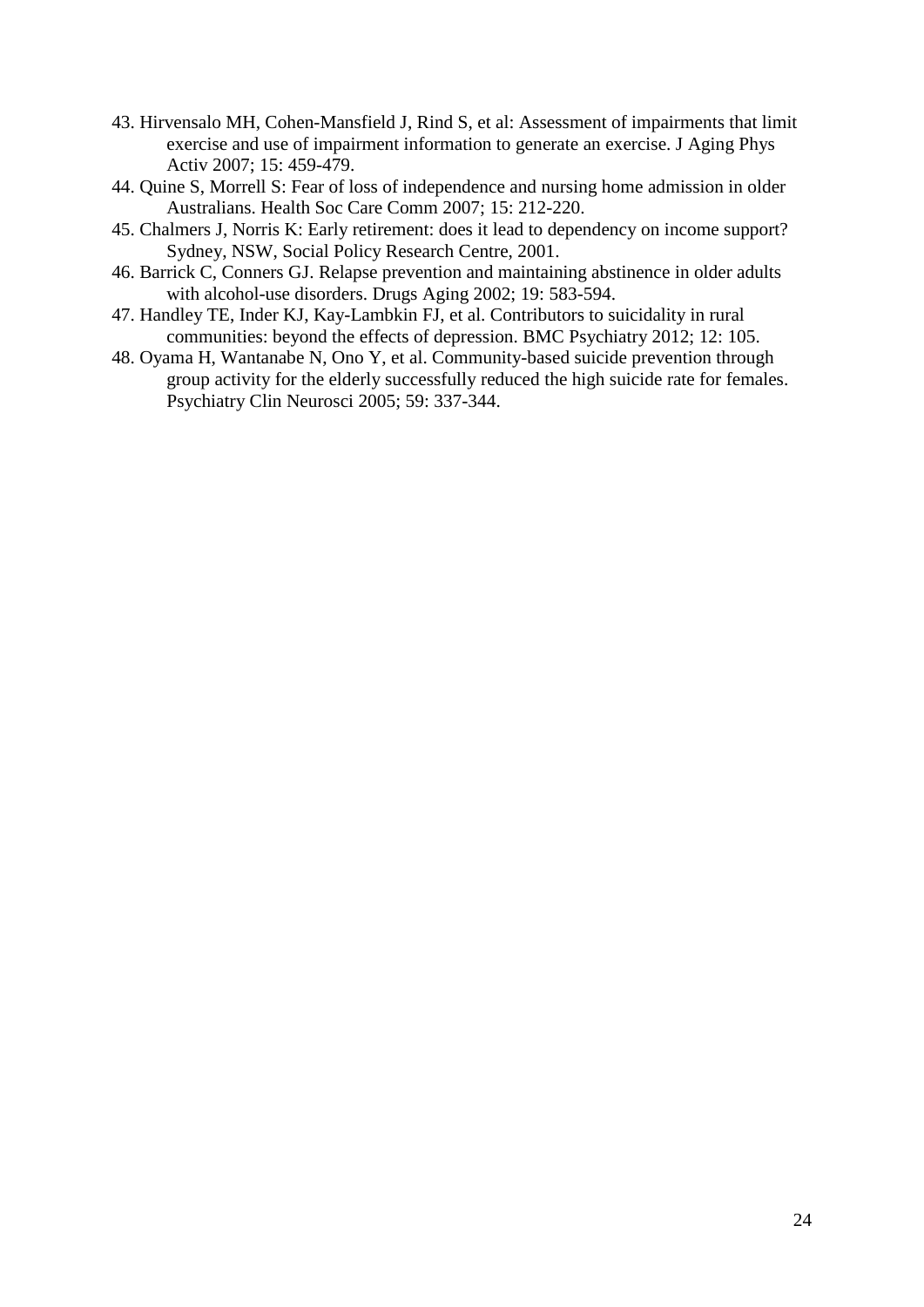| Table 1. Baseline characteristics by follow-up suicidal ideation status (univariate) |                 |               |                |                  |  |
|--------------------------------------------------------------------------------------|-----------------|---------------|----------------|------------------|--|
|                                                                                      | <b>Suicidal</b> | No suicidal   |                |                  |  |
|                                                                                      | ideation        | ideation      |                |                  |  |
|                                                                                      | $n = 95$        | $n = 2065$    | df             | $\boldsymbol{p}$ |  |
|                                                                                      | Mean (SD)       | Mean (SD)     |                |                  |  |
| <b>Demographics:</b>                                                                 |                 |               |                |                  |  |
| Age                                                                                  | 65.85 (7.69)    | 65.84 (7.19)  | 1, 2144        | .987             |  |
| Gender                                                                               |                 |               |                |                  |  |
| Male                                                                                 | 50.5 (48)       | 47.3 (977)    | $\mathbf{1}$   | .540             |  |
| Female                                                                               | 49.5 (47)       | 52.7 (1088)   |                |                  |  |
| Marital status, % (n)                                                                |                 |               |                |                  |  |
| Married/de facto                                                                     | 68.8 (64)       | 76.9 (1546)   | $\overline{2}$ | .112             |  |
| Divorced/separated/never married                                                     | 20.4(19)        | 13.1(263)     |                |                  |  |
| Widowed                                                                              | 10.8(10)        | 10.0(202)     |                |                  |  |
| Employment status, % (n)                                                             |                 |               |                |                  |  |
| Employed/unemployed                                                                  | 40.9 (38)       | 50.7 (1015)   | $\mathbf{1}$   | .064             |  |
| Retired                                                                              | 59.1 (55)       | 49.3 (987)    |                |                  |  |
| Household income, % (n)                                                              |                 |               |                |                  |  |
| Less than \$20,000                                                                   | 48.3 (42)       | 29.5 (495)    | 3              | < .001           |  |
| \$20,000-\$39,999                                                                    | 26.4(23)        | 31.8(608)     |                |                  |  |
| \$40,000-\$69,999                                                                    | 19.5(17)        | 23.3(445)     |                |                  |  |
| $$70,000+$                                                                           | 5.7(5)          | 19.0 (364)    |                |                  |  |
| Age pension                                                                          |                 |               |                |                  |  |
| Yes                                                                                  | 35.6(32)        | 18.2 (359)    | $\mathbf{1}$   | < .001           |  |
| N <sub>o</sub>                                                                       | 64.4 (58)       | 81.2 (1617)   |                |                  |  |
| <b>Psychological health:</b>                                                         |                 |               |                |                  |  |
| K10 psychological distress                                                           | 22.06 (7.79)    | 13.85(4.64)   | 1,2111         | < .001           |  |
| Alcohol use, % (n)                                                                   |                 |               |                |                  |  |
| Non-drinker                                                                          | 21.5(17)        | 21.1 (383)    | $\overline{2}$ | < .001           |  |
| Low/moderate use                                                                     | 53.2 (42)       | 68.6 (1246)   |                |                  |  |
| Hazardous use                                                                        | 25.3(20)        | 10.3(188)     |                |                  |  |
| Self-reported physical health:                                                       |                 |               |                |                  |  |
| Number of chronic illnesses                                                          | 2.39(1.84)      | 1.99(1.55)    | 1, 2075        | .017             |  |
| Musculoskeletal condition, % (n)                                                     | 44.6(41)        | 33.4 (663)    | 1              | .027             |  |
| Respiratory condition, % (n)                                                         | 32.6(30)        | 21.7(30)      | $\mathbf{1}$   | .014             |  |
| Cardiovascular condition, % (n)                                                      | 30.3(27)        | 27.8 (542)    | $\mathbf{1}$   | .607             |  |
| Cardiovascular risk factor, % (n)                                                    | 67.4(60)        | 63.8 (1242)   | 1              | .486             |  |
| Thyroid problem, % (n)                                                               | 10.9(10)        | 208(10.5)     | 1              | .906             |  |
| SF-36 physical functioning                                                           | 59.03 (27.64)   | 76.35 (22.39) | 1,2095         | < .001           |  |
| <b>Clinic measures:</b>                                                              |                 |               |                |                  |  |
| Body mass index, % (n)                                                               |                 |               |                |                  |  |
| Normal weight                                                                        | 17.3(13)        | 21.4 (396)    | $\overline{c}$ | .006             |  |
| Overweight                                                                           | 33.3(25)        | 46.7 (866)    |                |                  |  |
| Obese                                                                                | 49.3 (37)       | 31.9(591)     |                |                  |  |
| Grip strength                                                                        | 31.6(11.1)      | 33.4 (10.4)   | 1, 1967        | .135             |  |
| Systolic blood pressure                                                              | 137.6(18.5)     | 136.1 (27.4)  | 1,1963         | .637             |  |
| Lung function                                                                        | 0.86(0.20)      | 0.90(0.16)    | 1, 1777        | .117             |  |
| <b>Social support:</b>                                                               |                 |               |                |                  |  |
| Social interaction                                                                   | 12.67(4.55)     | 15.02(4.53)   | 1,2118         | < .001           |  |
| Satisfaction with social support                                                     | 16.84(3.43)     | 19.45(2.13)   | 1, 2113        | < .001           |  |

Note: K10, Kessler-10; SF-36, Short Form Health Survey – 36 item version; continuous variables have been analysed by one-way ANOVA, categorical variables have been analysed by chi-square.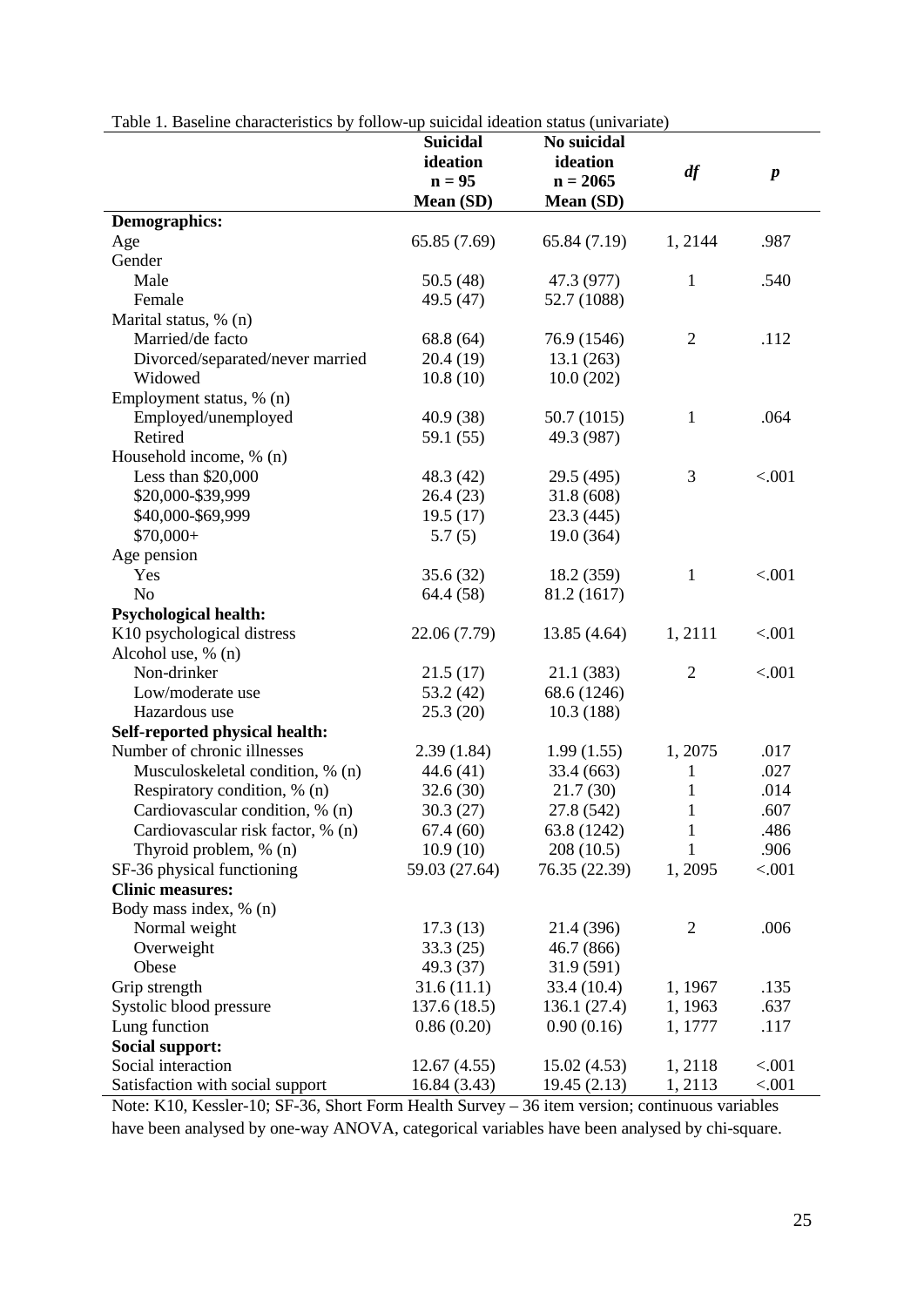

Figure 1. Decision tree demonstrating risk profiles for suicidal ideation.

Note: Each path in the tree, beginning in the topmost cell downwards, reflects a "profile" of participant characteristics, and the associated likelihood of suicidal ideation for participants who meet each criterion. In each cell, the numerator refers to the number of participants reporting suicidal ideation, while the denominator refers to the total number of participants in the cell. Percentages equate to the proportion of participants in each cell reporting suicidal ideation.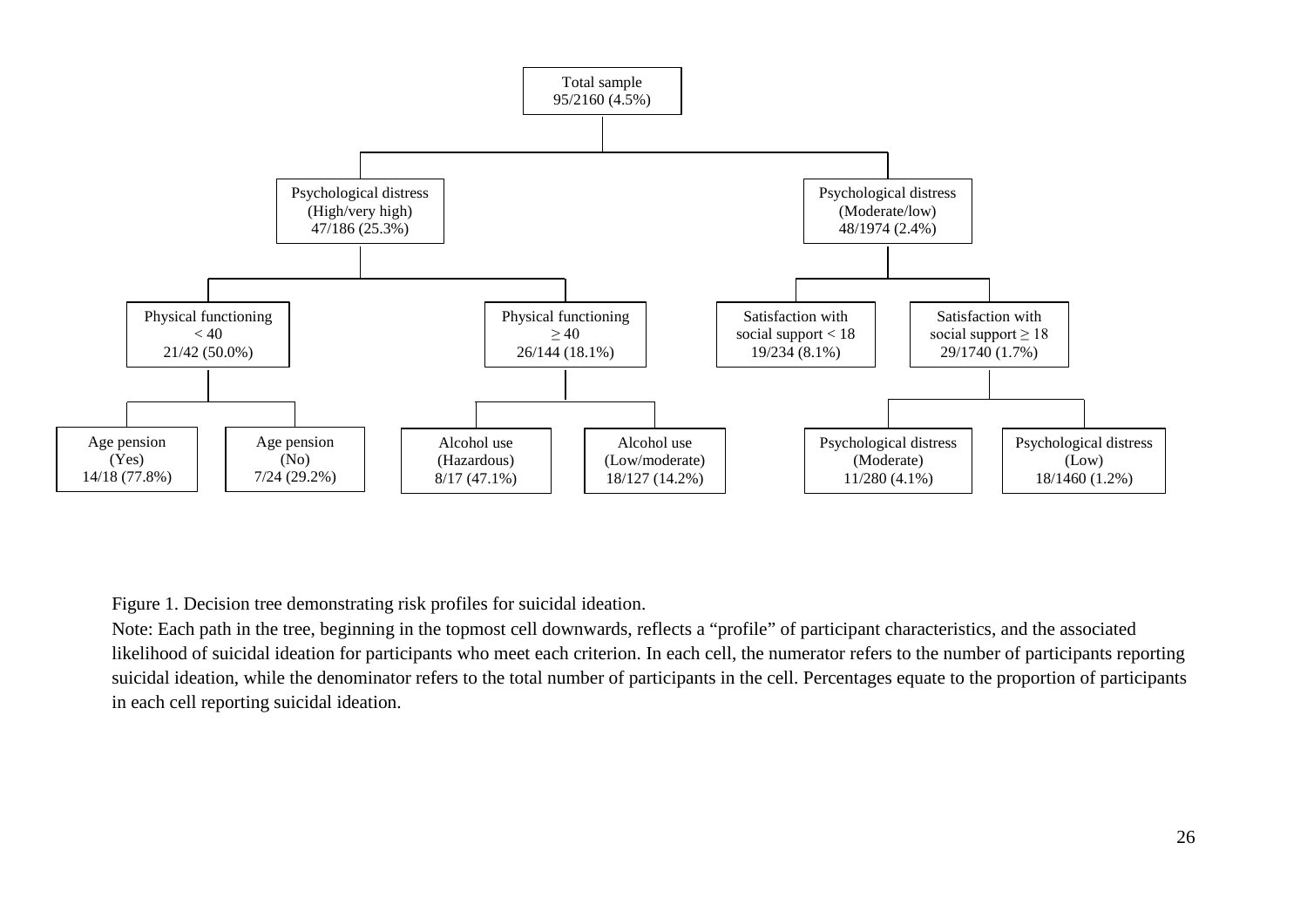

Figure 2. Overall model fit for decision tree as determined by a) K-fold cross-validation, and b) AUC